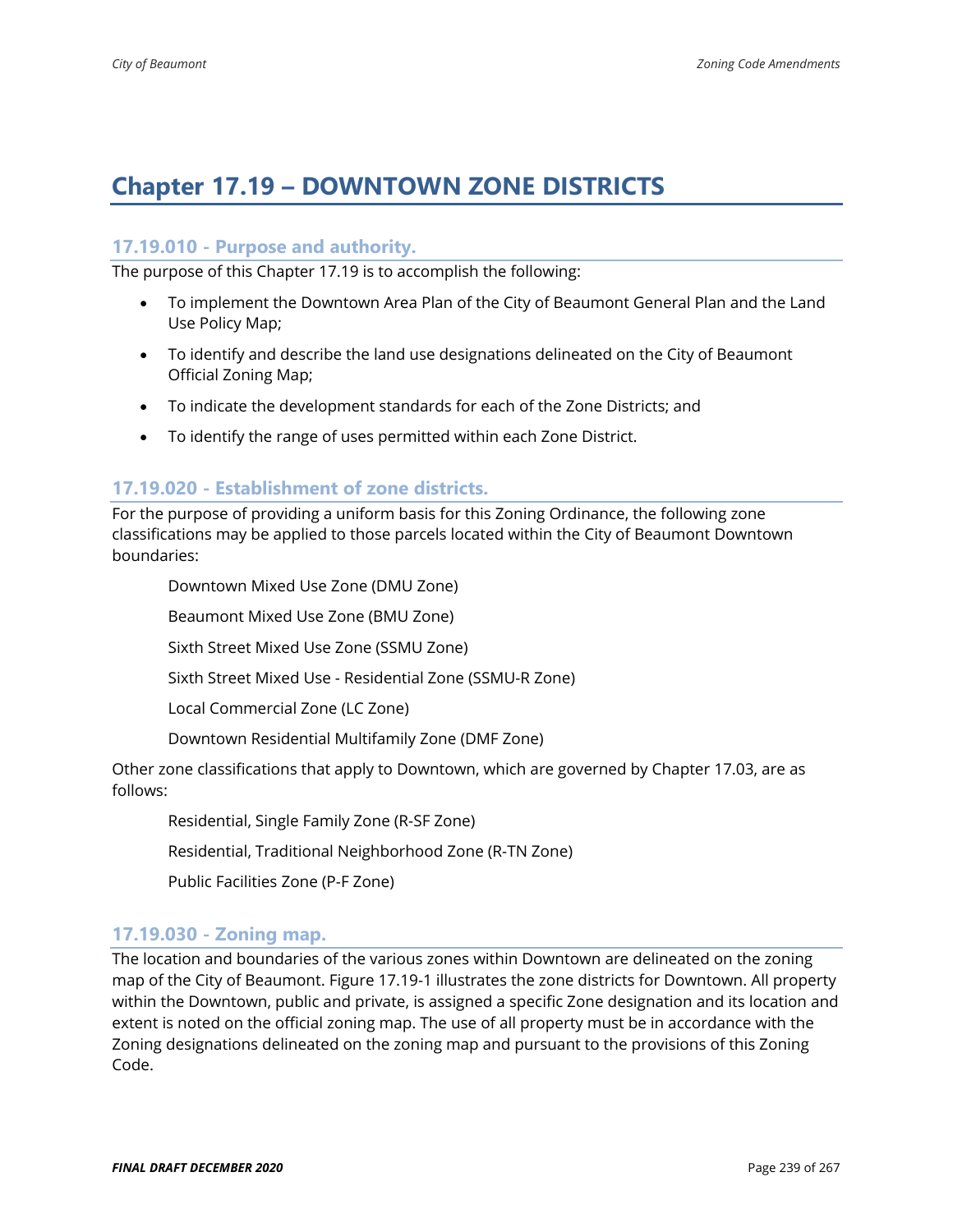- C. *Use of Zoning Map and Classifications.* The requirements that are applicable to each Zone classification is specifically set forth in subsequent articles of this ordinance.
- D. *Uncertainty in Cartography.* Where uncertainty exists as to the boundaries of any zone, the following rules shall apply:
	- 1. *Cartography.* Where boundaries are indicated as approximately following street lines, alley lines, or lot lines, such lines shall be construed to be such boundaries.
	- 2. *Easements and Rights-of-Way.* Dedicated streets, alleys, freeways, or railroad rights-ofway shall be deemed to be unclassified.
	- 3. *Vacated or Abandoned Property.* If any public street, alley or other right-of-way is vacated or abandoned, the land formerly in such street, alley or right-of-way shall be included within the Zoning of the adjoining property on each side.
	- 4. *Amendments to the Official Zoning Map.* Changes in boundaries of Zones shall be made by ordinance (as described in Section 17.02). All amendments to the zoning map shall be noted on the Map with the date of the amendment and references to the amending ordinance.



#### FIGURE 17.18-1 DOWNTOWN ZONES

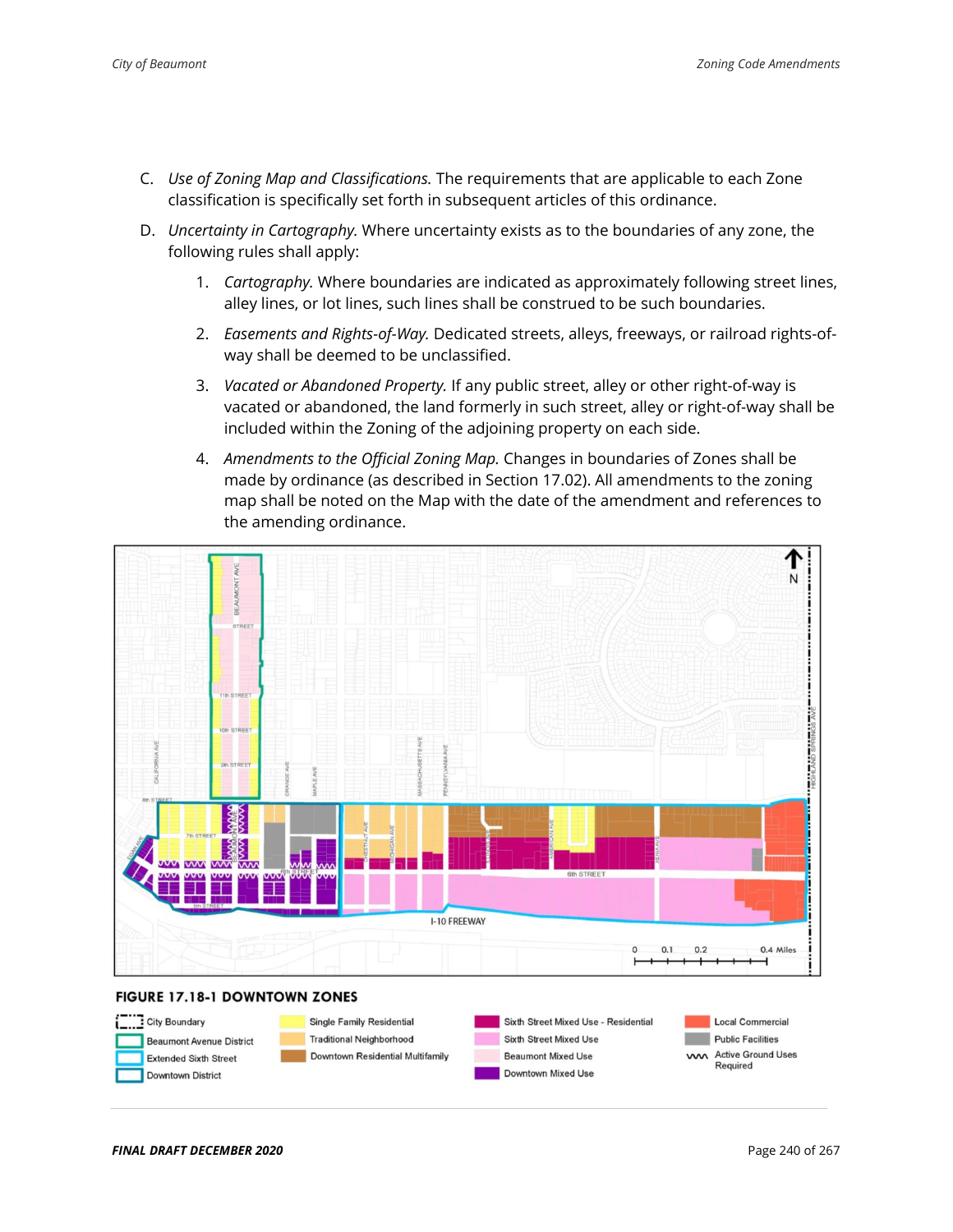### **17.19.040 – Downtown Mixed Use Zone (DMU Zone).**

The Downtown Mixed Use (DMU) Zone is intended to provide for a rich and diverse mixture of office, retail, commercial, civic, entertainment, and cultural activities in a lively, thriving, high-quality pedestrian environment which incorporates mixed use development. Active and retail uses are required along the Sixth Street (between California and Palm Avenues) and Beaumont Avenue (between  $5<sup>th</sup>$  and  $8<sup>th</sup>$  Street) street frontages to create a walkable, pedestrian-oriented and vibrant environment. This Zone is also intended to allow for residential uses on the upper floors (residential uses are not permitted on the first floor along Sixth Street and Beaumont Avenue to ensure that the Downtown character is maintained).

- H. *Downtown Mixed Use Zone, Permitted Uses.* The uses permitted under this Zone District are identified in Table 17.19-1 of this Section.
- I. *Downtown Mixed Use Zone, Conditional Uses.* The uses conditionally permitted under this Zone District are identified in Table 17.19-1 of this Section. Such uses require the approval of a conditional use permit.
- J. *Downtown Mixed Use Zone, Development Standards.* The following standards shall apply to the Downtown Mixed Use Zone (DMU Zone):
	- 1. *Lot Area and Dimensions.* No minimum requirement.
	- 2. *Setbacks and Yards.* The following setback requirements are applicable to the Downtown Mixed Use Zone (DMU Zone):
		- a. *Front Yard Setbacks.* No front yard setback is required for commercial uses; five-foot maximum setback for residential development.
		- b. *Rear Yard Setbacks.* No rear yard setback is required, except when adjacent to single family residential use. The rear yard setback is 20 feet when adjacent to single family residential use.
		- c. *Side Yard Setbacks.* No side yard setback is required, except when adjacent to single family residential use. The side yard setback is 15 feet when adjacent to single family residential use.
		- d. *Freeway Setbacks for Residential Uses.* Residential uses shall have a minimum setback of 500 feet from Interstate 10.
	- 3. *Density.* The maximum density shall be 15 units per acre.
	- 4. *Floor Area Requirements.* The maximum permitted floor area ratio is 0.35. The floor area ratio standard applies to non-residential uses only.
	- 5. *Building Height.* In the Downtown Mixed Use Zone (DMU Zone), the maximum height of any building shall not exceed 3 stories or 45 feet.
	- 6. *Step back from Adjacent Residential.* New development when sited next to singlefamily uses shall step back upper floors (third and higher) an additional 15 feet to maintain solar access and privacy for adjacent single family residential uses. See Figure 17.19-2.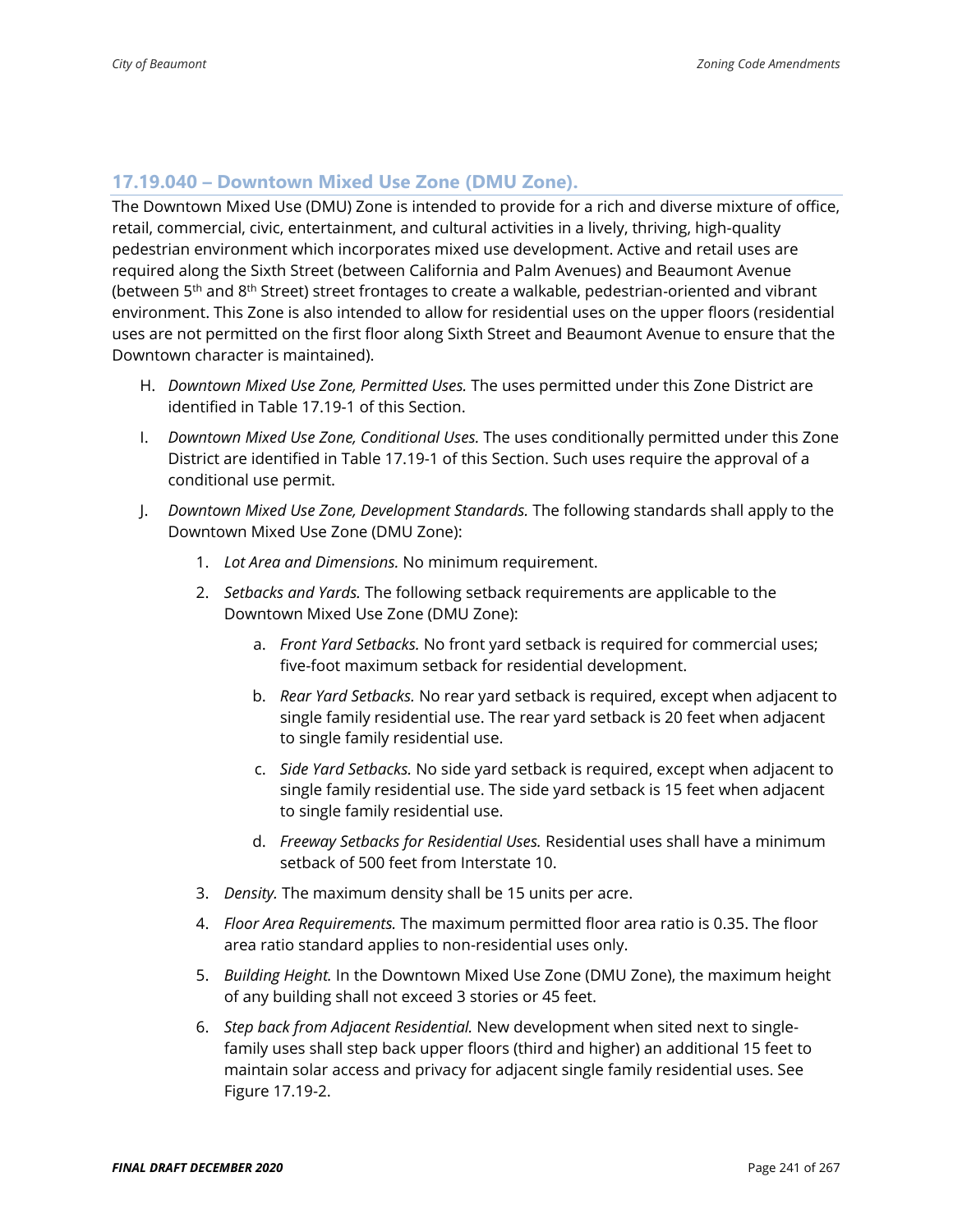

#### Figure 17.19-2 Step Back from Adjacent Residential Uses

- K. *Downtown Mixed Use Zone, Off street Parking.* Automobile storage space shall be provided as indicated in Chapter 17.05.
- L. *Downtown Mixed Use, Landscaping.* The provisions of Chapter 17.06 of this ordinance shall apply, except where they conflict with standards allowed in this Zone (e.g., no front yard setback).
- M. *Downtown Mixed Use Zone, Signs.* The provisions of Chapter 17.07 of this ordinance shall apply.
- N. *Accessory Dwelling Units.* Accessory dwelling units are allowed consistent with the standards applicable to the DMU Zone and State law.
- O. *Street Trees.* A minimum of one tree shall be located along every 40 feet of street frontage. Street trees shall comply with applicable standards in Section 17.06.110 (Street trees).
- P. *Adjacency to Interstate 10.* The following standards apply to development that are within 500 feet of Interstate 10 as measured from its right-of-way:
	- 1. Locate occupied open space areas (play areas, courtyards, patios, balconies, etc.) as far from the freeway as possible when the size of the site permits.
	- 2. Prioritize the location of non-habitable uses, such as parking structures and building areas not calculated in floor area, nearest the freeway.
	- 3. Screen the project site with substantial vegetation and/or a wall barrier.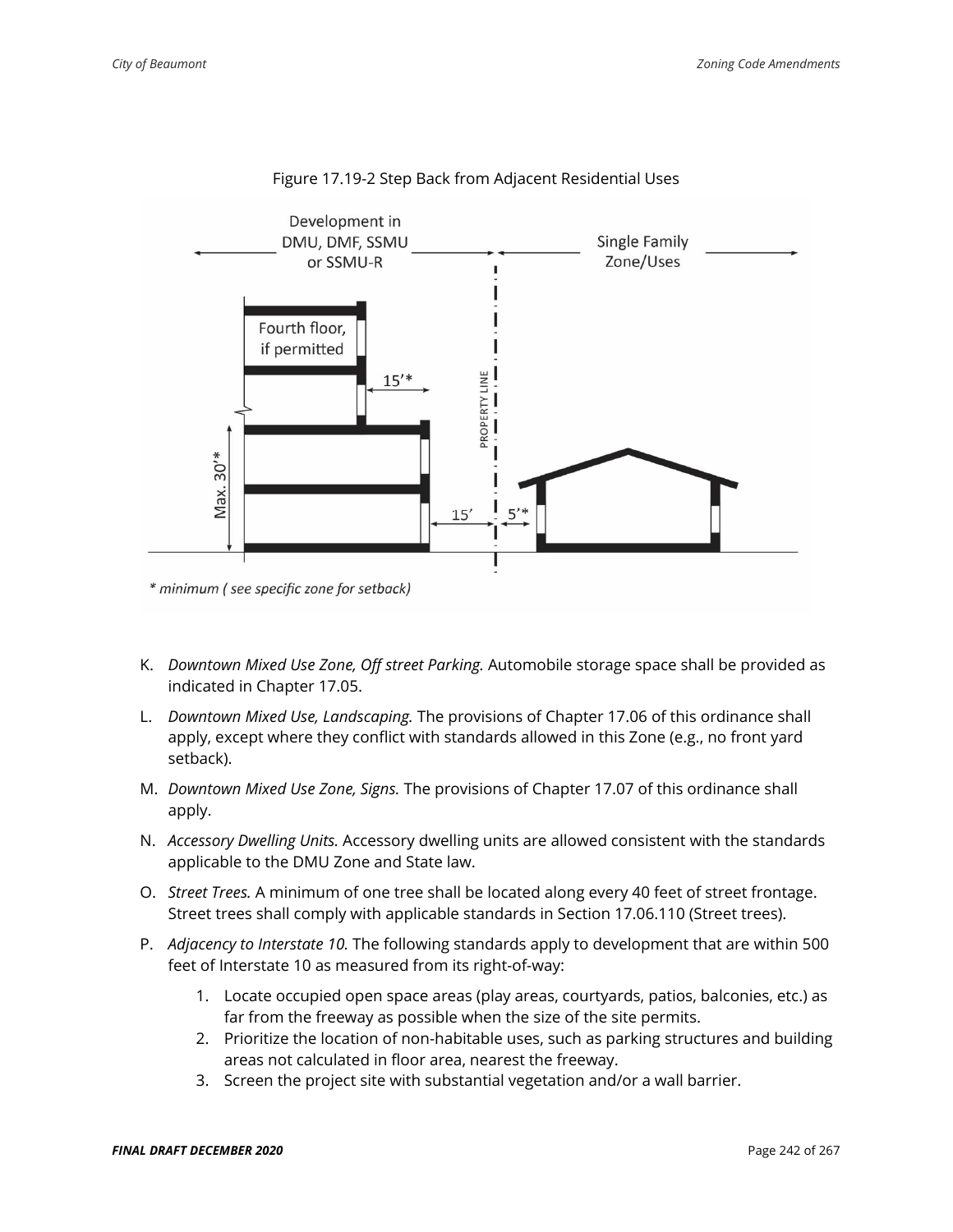- 4. Provide special noise mitigation for residential uses in this zoning district that are within 500 feet of Interstate 10.
- Q. *Supplemental Standards.* These Supplemental Standards apply to development within DMU Zone:
	- 5. *Limitations on Location of Parking.* Above ground parking shall not be located within 40 feet of a street facing property line unless the Director makes the following findings:
		- a. The site is small and/or constrained such that underground parking or surface parking located more than 40 feet from the street is not feasible; and
		- b. The parking area located within 40 feet of the street is landscaped along the street with a hedge, trellis, and/or landscaping consistent with Chapter 17.06.
	- 6. *Building Transparency/Required Openings.* Exterior walls facing and within 20 feet of a front or street side property line shall include windows, doors, or other openings for at least 50 percent of the building wall area located between two and one-half and seven feet above the level of the sidewalk. Such walls may run in a continuous plane for no more than 30 feet without an opening.
		- *a. Design of openings.* Openings fulfilling this requirement shall have transparent glazing and provide views into display areas, sales areas, work areas, lobbies, or similar active spaces, or into window displays that are at least three feet deep.
		- b. *Exceptions.* The following are exempt from this requirement:
			- 1. Residential uses; and
			- *2.* Multi-level garages.
		- c. *Reductions.* This requirement may be reduced or waived if the Director makes the following findings:
			- 1. The proposed use has unique operational characteristics with which providing the required transparency and openings is incompatible; and
			- 2. Street-facing building walls will exhibit architectural relief and detail and will be enhanced with landscaping to create visual interest at the pedestrian level.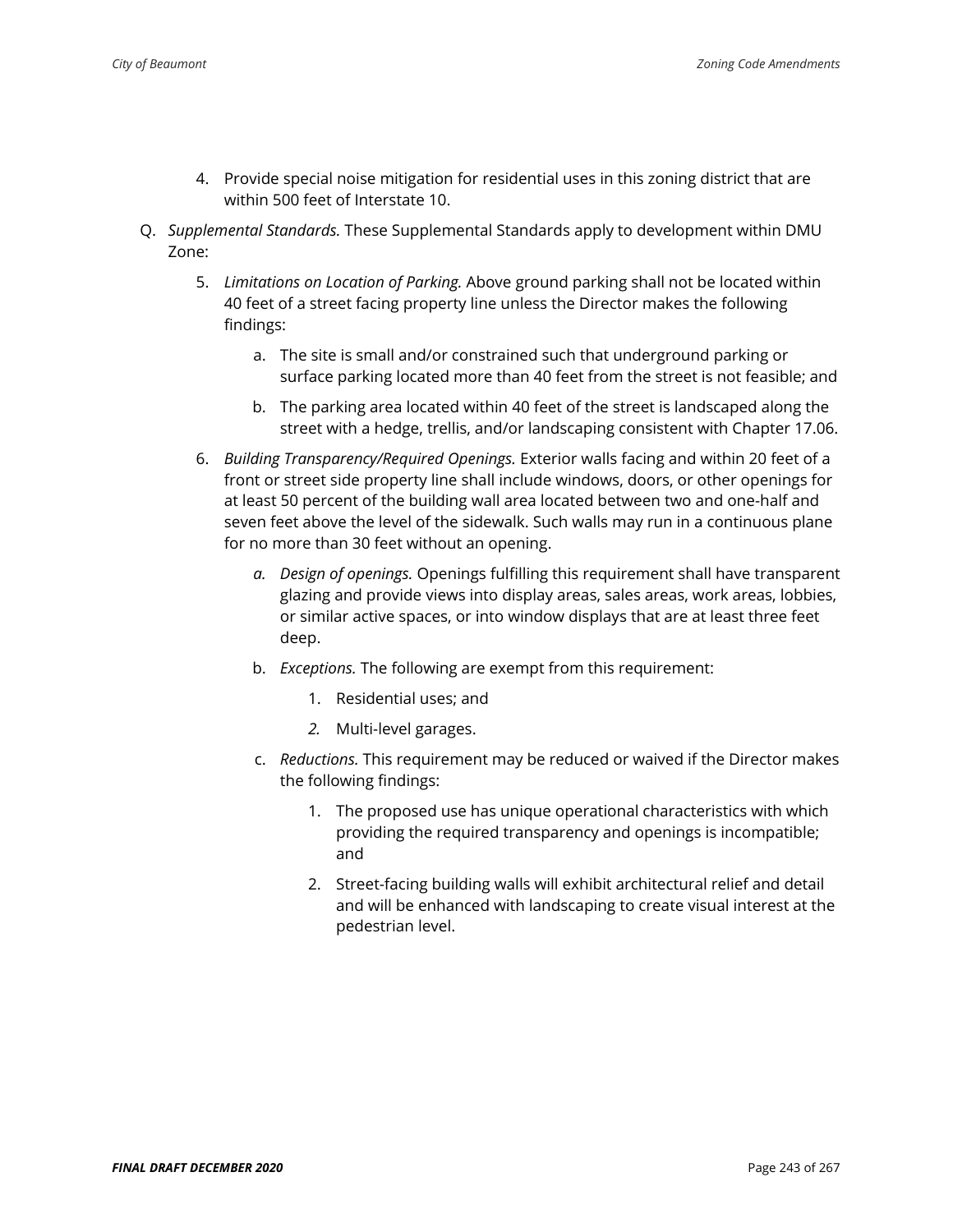

#### Figure 17.19-3 Building Transparency/Required Openings Exhibit

- 7. *Building Orientation.* Building frontages shall be generally parallel to streets and pedestrian walkways.
- 8. *Building Entrances.* The primary building entrance shall face a public sidewalk. Buildings located in the interior of a site shall have the primary entrance face a pedestrian walkway that is connected to a public sidewalk.
- 9. *Wall Plane Modulation.* All street-facing facades shall have at least one horizontal or vertical projection or recess at least two feet in width and depth, for every 50 horizontal feet of wall.
- 10. *Pedestrian Access*. On-site pedestrian circulation and access shall be provided consistent with the following standards.
	- a. *Internal connections*. A system of pedestrian walkways shall connect all buildings on a site to each other, to on-site automobile and bicycle parking areas, and to any on-site open space areas or pedestrian amenities.
	- b. *To circulation network*. Regular connections between on-site walkways and the public sidewalk and other planned or existing pedestrian routes or trails shall be provided. An on-site walkway shall connect the primary building entry or entries to a public sidewalk on each street frontage.
	- c. *To neighbors*. Direct and convenient access shall be provided to adjoining residential and commercial areas to the maximum extent feasible while still providing for safety and security.
	- d. *To transit*. Safe and convenient pedestrian connections shall be provided from transit stops to building entrances.
	- e. *Pedestrian walkway design*.
		- 1. Walkways shall be a minimum of six feet wide, shall be hardsurfaced, and paved with permeable materials. Walkway widths may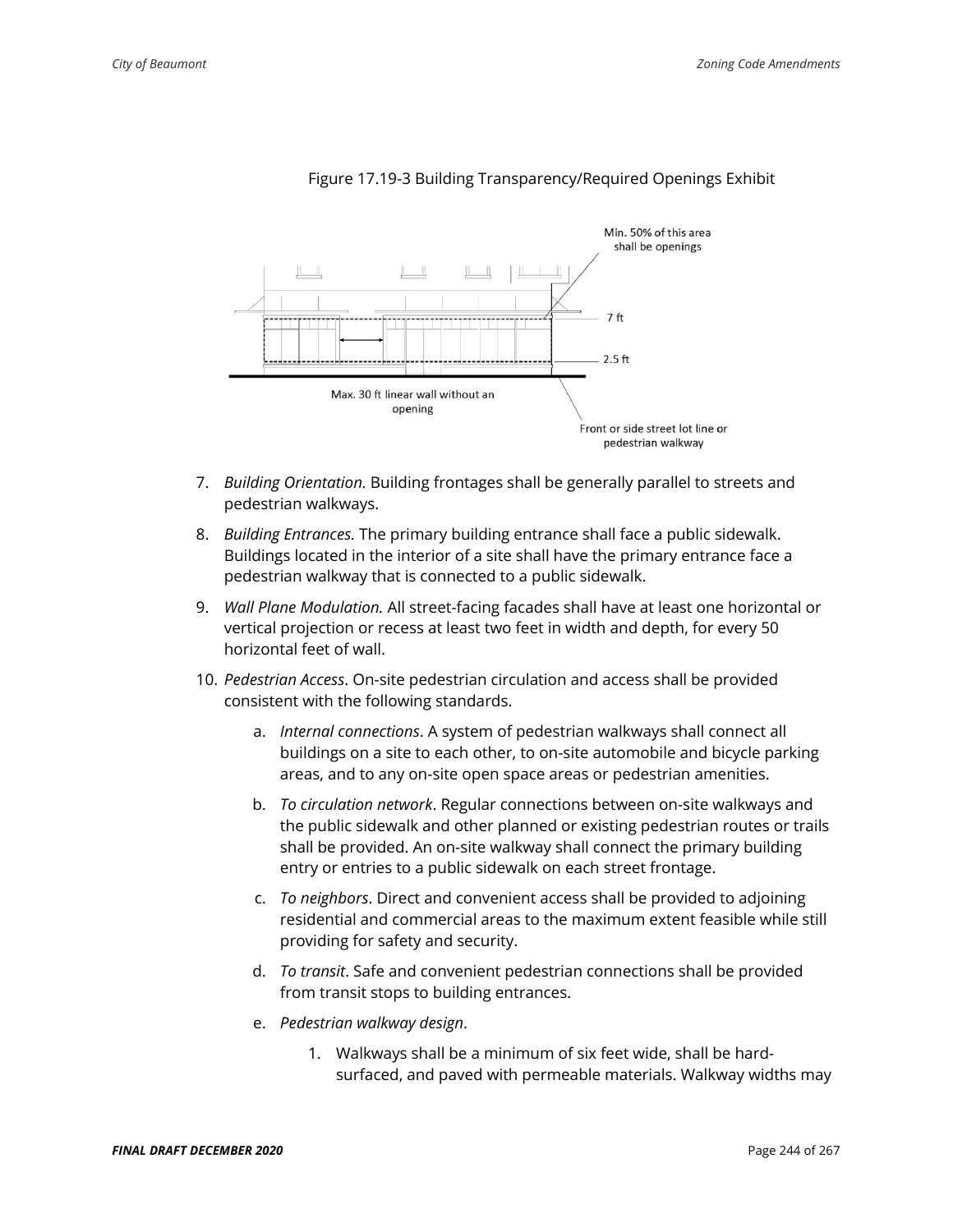be reduced to three feet wide for small lot development (17.11.030.D).

- 2. Where a required walkway crosses a driveway, parking area, or loading area, it must be clearly identified using a raised crosswalk, a different paving material, or a similar method.
- 3. Where a required walkway is parallel and adjacent to an auto travel lane, it shall be raised or separated from the auto travel lane by a raised curb at least four inches high, bollards, or another physical barrier.
- 11. *Public Open Space Requirement.* Developments with 50,000 square feet or more of non-residential floor area on sites of five acres or larger shall provide open space consistent with the following:
	- a. Forty square feet of open space shall be provided for every 1,000 square feet of nonresidential floor area for the first 100,000 square feet of nonresidential floor area, plus 20 square feet of open space for every 1,000 square feet of non-residential floor area over 100,000 square feet.
	- b. Such open space shall be visible and accessible from a public street, or from on-site areas normally frequented by customers and shall be accessible during business hours. Areas within required setbacks may count towards the open space requirement.
	- c. Such open space shall have a minimum dimension of 40 feet.
	- d. Amenities shall be included that enhance the comfort, aesthetics, or usability of the space, including trees, landscaping, shade structures, seating (e.g., fixed seating, planter ledges, etc.), lighting, drinking fountains, public art, or performance areas.
	- e. The surface of the open space shall allow for convenient outdoor activity, recreation, and/or gathering. Such surface may be plant or hardscape material, or a combination thereof.
- *12.* Additional standards listed in 17.03.065.J apply to multiple family developments, multiple family residential components of mixed-use developments, and attached single unit developments, in the DMU Zone.

### **17.19.050 – Beaumont Mixed Use Zone (BMU Zone).**

The Beaumont Mixed Use Zone is intended to facilitate Beaumont Avenue corridor's transition to a mixed-use district with a mix of professional office, limited commercial uses and residential uses that are compatible with the abutting single-family residences to the east and west. Development is intended to be less intense than the DMU zoning district in keeping with the scale of surrounding development.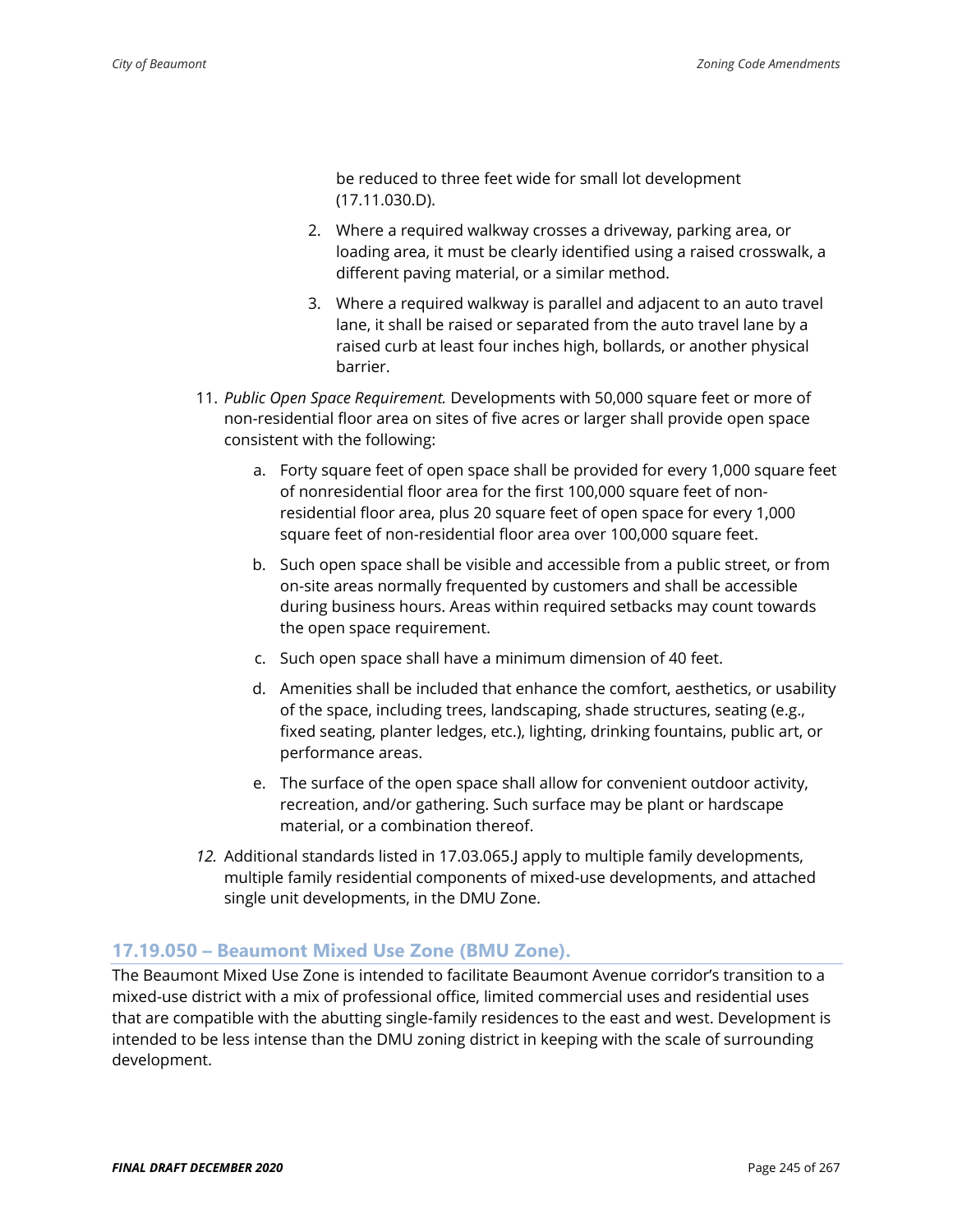- A. *Beaumont Mixed Use Zone, Permitted Uses.* The uses permitted under this Zone District are identified in Table 17.19-1 of this Section.
- B. *Beaumont Mixed Use Zone, Conditional Uses.* The uses conditionally permitted under this Zone District are identified in Table 17.19-1 of this Section. Such uses require the approval of a conditional use permit.
- C. *Beaumont Mixed Use Zone, Development Standards.* The following standards shall apply to the Beaumont Mixed Use Zone (BMU Zone):
	- 1. *Lot Area and Dimensions.* No minimum lot size required.
	- 2. *Setbacks and Yards.* The following setback requirements are applicable to the Beaumont Mixed Use Zone (BMU Zone):
		- a. *Front Yard Setbacks.* The minimum front yard setback is 5 feet and the maximum front yard setback is 20 feet. In no event shall a residence be situated in such a manner as to result in a distance of less than 20 feet between the back of a sidewalk and the face of a garage door.
		- b. *Rear Yard Setbacks.* The minimum rear yard setback is 10 feet, except when adjacent to a single family residential use. The rear yard setback is 20 feet when adjacent to single family residential use.
		- c. *Side Yard Setbacks.* The minimum side yard setback is 5 feet, except when adjacent to single family residential use. The side yard setback is 15 feet when adjacent to single family residential use.
	- 3. *Density.* The maximum density shall be 10 units per acre.
	- 4. *Floor Area Requirements.* The maximum permitted floor area ratio is 0.35. The floor area ratio standard applies to non-residential uses only.
	- 5. *Building Height.* In the Beaumont Mixed Use Zone (BMU Zone), the maximum height of any building shall not exceed 2 stories or 35 feet.
- D. *Beaumont Mixed Use Zone, Off street Parking.* Automobile storage space shall be provided as indicated in Chapter 17.05.
- E. *Beaumont Mixed Use, Landscaping.* The provisions of Chapter 17.06 of this ordinance shall apply, except where they conflict with standards allowed in this Zone.
- F. *Beaumont Mixed Use Zone, Signs.* The provisions of Chapter 17.07 of this ordinance shall apply.
- G. *Accessory Dwelling Units.* Accessory dwelling units are allowed consistent with the standards applicable to the BMU Zone and State law.
- H. *Street Trees.* A minimum of one tree shall be located along every 40 feet of street frontage. Street trees shall comply with applicable standards in Section 17.06.110 (Street trees).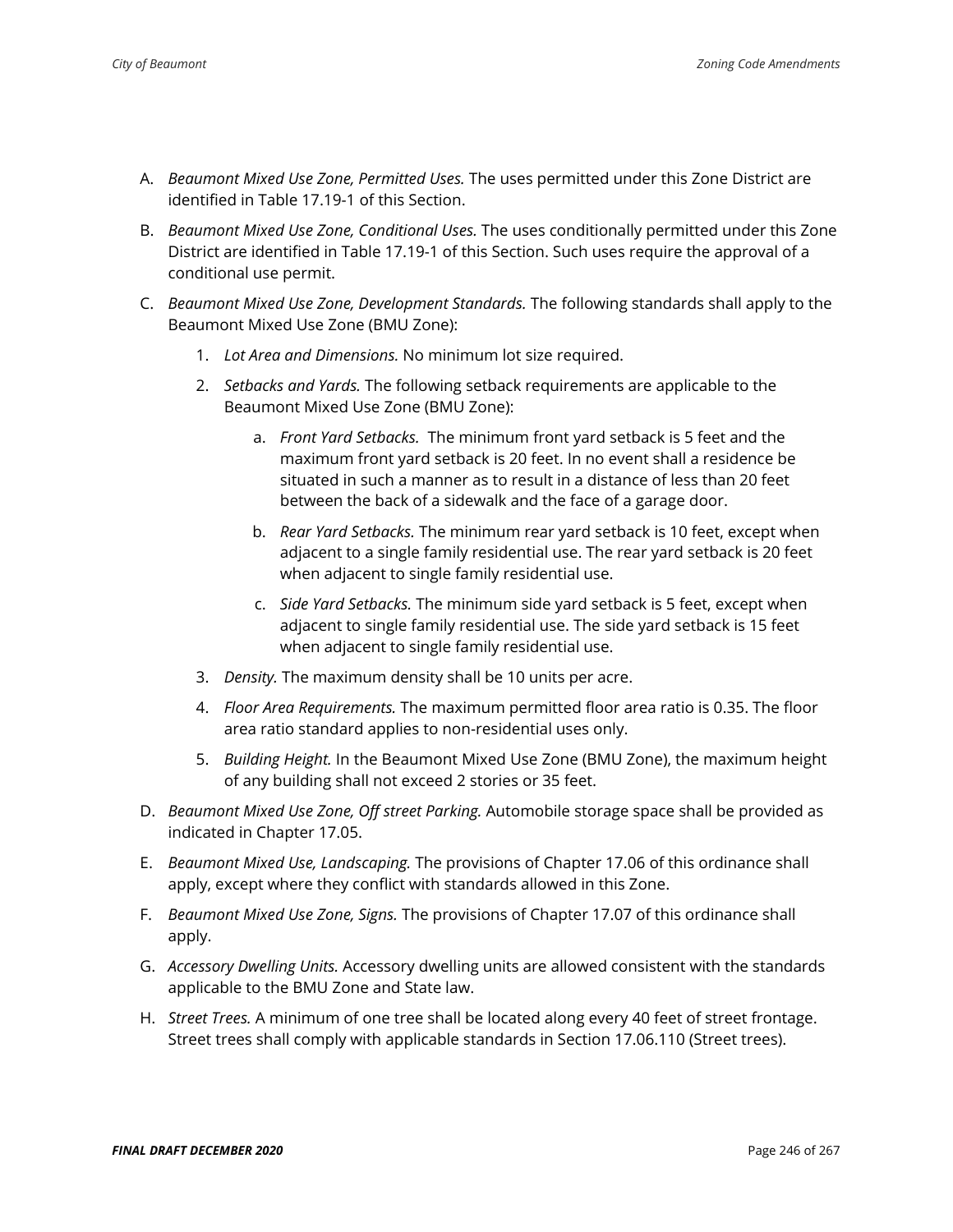#### **17.19.060 – Sixth Street Mixed Use Zone (SSMU Zone).**

The Sixth Street Mixed Use Zone is intended to provide for commercial and multifamily residential uses along Sixth Street, east of Palm Avenue either as stand alone or in a mixed use setting. The permitted uses and development standards are intended to be conducive to a compact, mixed use, and walkable environment and supportive of the Downtown retail environment west of Palm Avenue.

- A. *Sixth Street Mixed Use Zone, Permitted Uses.* The uses permitted under this Zone District are identified in Table 17.19-1 of this Section.
- B. *Sixth Street Mixed Use Zone, Conditional Uses.* The uses conditionally permitted under this Zone District are identified in Table 17.19-1 of this Section. Such uses require the approval of a conditional use permit.
- C. *Sixth Street Mixed Use Zone, Development Standards.* The following standards shall apply to the Sixth Street Mixed Use Zone (SSMU Zone):
	- 1. *Lot Area and Dimensions.* Lot sizes for the Sixth Street Mixed Use Zone (SSMU Zone) shall not be less than 10,000 square feet with a minimum average lot depth of 100 feet and a minimum average lot width of 80 feet.
	- 2. *Setbacks and Yards.* The following setback requirements are applicable to the Sixth Street Mixed Use Zone (SSMU Zone):
		- a. *Front Yard Setbacks.* The minimum front yard setback is 5 feet and the maximum front yard setback is 10 feet.
		- b. *Rear Yard Setbacks.* The minimum rear yard setback is 10 feet, except when adjacent to a single family residential use. The rear yard setback is 20 feet when adjacent to single family residential use.
		- c. *Side Yard Setbacks.* The minimum side yard setback is 5 feet, except when adjacent to single family residential use. The side yard setback is 15 feet when adjacent to single family residential use.
		- d. *Freeway Setbacks for Residential Uses.* Residential uses shall have a minimum setback of 500 feet from Interstate 10.
	- 3. *Density.* The maximum density shall be 22 units per acre.
	- 4. *Floor Area Requirements.* The maximum permitted floor area ratio is 0.5. The floor area ratio standard applies to non-residential uses only.
	- 5. *Building Height.* In the Sixth Street Mixed Use Zone (SSMU Zone), the maximum height of any building shall not exceed 4 stories or 60 feet, except as noted below.
	- 6. *Step back from Adjacent Residential.* New development when sited next to singlefamily uses shall step back upper floors (third and higher) an additional 15 feet to maintain solar access and privacy for adjacent single family residential uses. See Figure 17.19-2.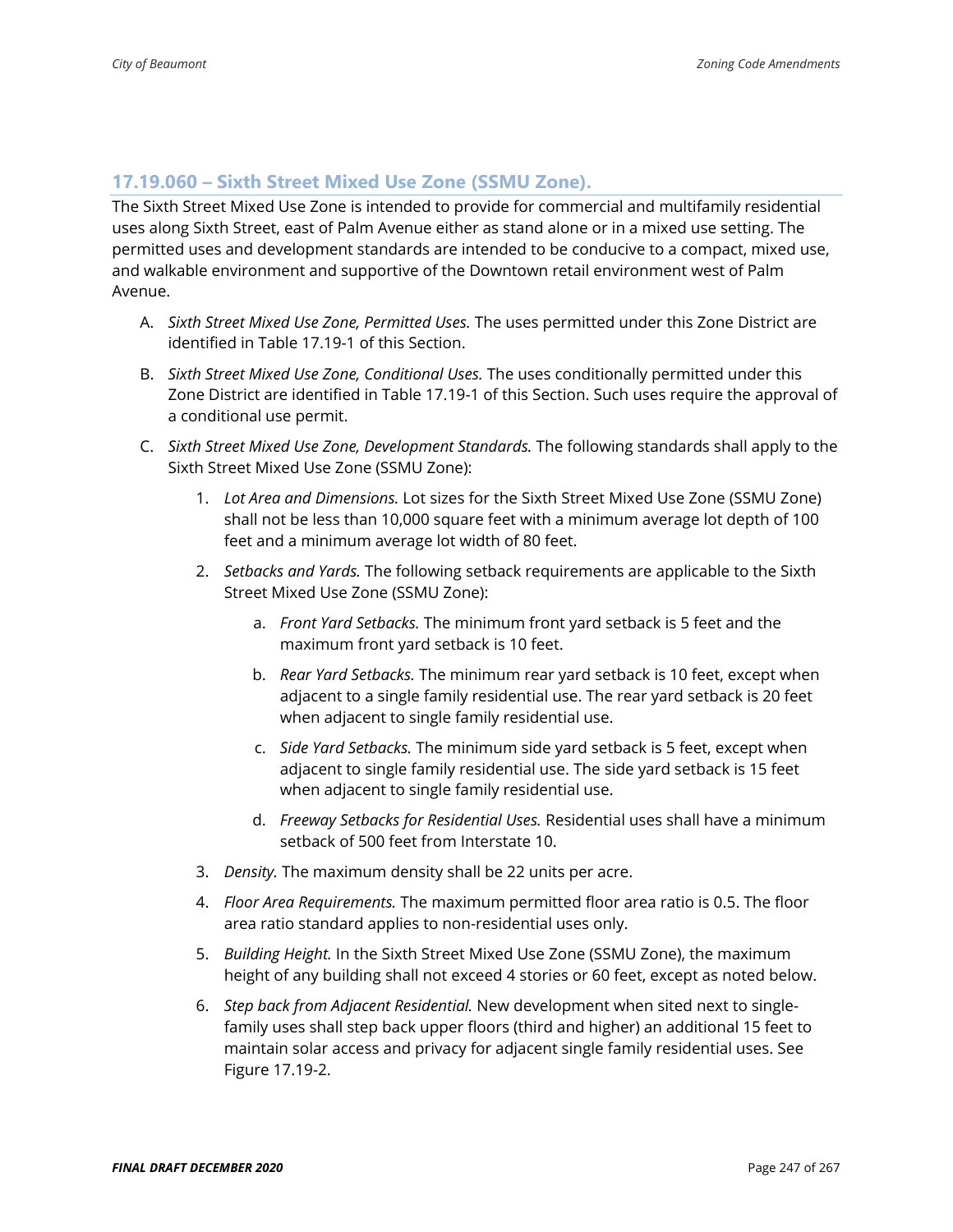- D. *Sixth Street Mixed Use Zone, Off street Parking.* Automobile storage space shall be provided as indicated in Chapter 17.05.
- E. *Sixth Street Mixed Use, Landscaping.* The provisions of Chapter 17.06 of this ordinance shall apply, except where they conflict with standards allowed in this Zone (e.g., no front yard setback).
- F. *Sixth Street Mixed Use Zone, Signs.* The provisions of Chapter 17.07 of this ordinance shall apply.
- G. *Accessory Dwelling Units.* Accessory dwelling units are allowed consistent with the standards applicable to the SSMU Zone and State law.
- H. *Street Trees.* A minimum of one tree shall be located along every 40 feet of street frontage. Street trees shall comply with applicable standards in Section 17.06.110 (Street trees).
- I. *Adjacency to Interstate 10.* The following standards apply to development that are within 500 feet of Interstate 10 as measured from its right-of-way:
	- 1. Locate occupied open space areas (play areas, courtyards, patios, balconies, etc.) as far from the freeway as possible when the size of the site permits.
	- 2. Prioritize the location of non-habitable uses, such as parking structures and building areas not calculated in floor area, nearest the freeway.
	- 3. Screen the project site with substantial vegetation and/or a wall barrier.
	- 4. Provide special noise mitigation for residential uses in this zoning district that are within 500 feet of Interstate 10.
- J. *Supplemental Standards.* Additional standards listed in 17.19.040.J apply in the SSMU Zone.

### **17.19.070 – Sixth Street Mixed Use – Residential Zone (SSMU-R Zone).**

The Sixth Street Mixed Use – Residential Zone (SSMU-R Zone) is intended to provide for multifamily residential and commercial uses along the north side of Sixth Street, east of Palm Avenue. Multifamily residential uses are required, either as stand alone or in a mixed use setting. The permitted uses and development standards are intended to be conducive to a compact, mixed use, and walkable environment and supportive of the Downtown retail environment west of Palm Avenue.

- A. *Sixth Street Mixed Use – Residential Zone, Permitted Uses.* The uses permitted under this Zone District are identified in Table 17.19-1 of this Section.
- B. *Sixth Street Use – Residential Zone, Conditional Uses.* The uses conditionally permitted under this Zone District are identified in Table 17.19-1 of this Section. Such uses require the approval of a conditional use permit.
- C. *Sixth Street Mixed Use – Residential Zone, Development Standards.* The following standards shall apply to the Sixth Street Mixed Use – Residential Zone (SSMU-R Zone):
	- 1. *Lot Area and Dimensions.* Lot sizes for the Sixth Street Mixed Use Residential Zone (SSMU-R Zone) shall not be less than 10,000 square feet with a minimum average lot depth of 100 feet and a minimum average lot width of 80 feet.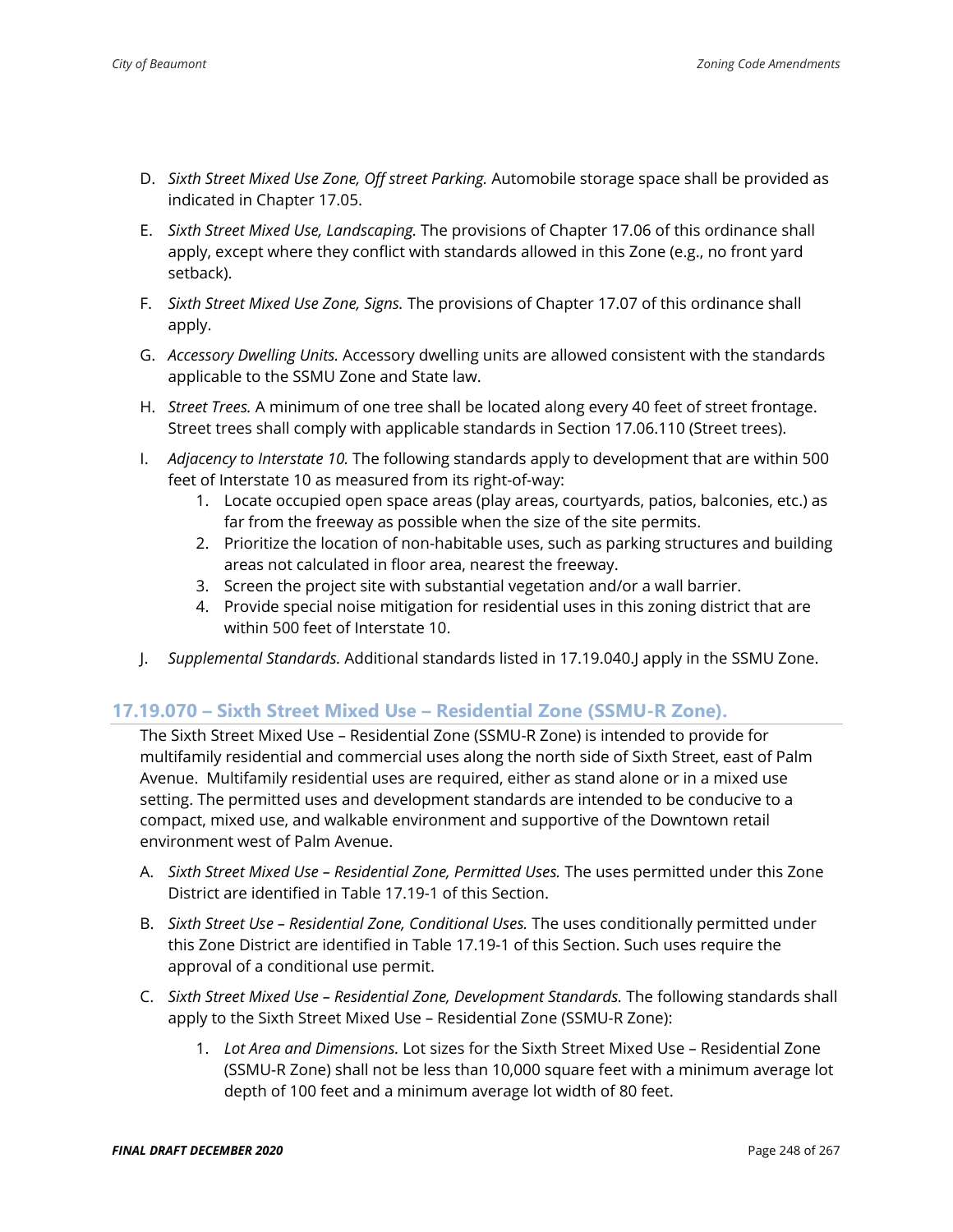- 2. *Setbacks and Yards.* The following setback requirements are applicable to the Sixth Street Mixed Use – Residential Zone (SSMU-R Zone):
	- a. *Front Yard Setbacks.* The minimum front yard setback is 5 feet and the maximum front yard setback is 10 feet.
	- b. *Rear Yard Setbacks.* The minimum rear yard setback is 10 feet, except when adjacent to a single family residential use. The rear yard setback is 20 feet when adjacent to single family residential use.
	- c. *Side Yard Setbacks.* The minimum side yard setback is 5 feet, except when adjacent to single family residential use. The side yard setback is 15 feet when adjacent to single family residential use.
- 3. *Density.* The maximum density shall be 22 units per acre.
- 4. *Floor Area Requirements.* The maximum permitted floor area ratio is 0.5. The floor area ratio standard applies to non-residential uses only.
- 5. *Building Height.* In the Sixth Street Mixed Use Residential Zone (SSMU-R Zone), the maximum height of any building shall not exceed 4 stories or 60 feet.
- 6. *Step back from Adjacent Residential.* New development when sited next to singlefamily uses shall step back upper floors (third and higher) an additional 15 feet to maintain solar access and privacy for adjacent single family residential uses. See Figure 17.19-2.
- D. *Sixth Street Mixed Use – Residential Zone, Off street Parking.* Automobile storage space shall be provided as indicated in Chapter 17.05.
- E. *Sixth Street Mixed Use – Residential Zone, Landscaping.* The provisions of Chapter 17.06 of this ordinance shall apply, except where they conflict with standards allowed in this Zone (e.g., no front yard setback).
- F. *Sixth Street Mixed Use – Residential Zone, Signs.* The provisions of Chapter 17.07 of this ordinance shall apply.
- G. *Accessory Dwelling Units.* Accessory dwelling units are allowed consistent with the standards applicable to the SSMU-R Zone and State law.
- H. *Street Trees.* A minimum of one tree shall be located along every 40 feet of street frontage. Street trees shall comply with applicable standards in Section 17.06.110 (Street trees).
- I. *Supplemental Standards.* Additional standards listed in 17.19.040.J apply in the SSMU Zone.

#### **17.19.080 – Downtown Residential Multifamily Zone (DMF Zone).**

The Downtown Residential Multifamily Zone (DMF Zone) is intended to encourage walkable, transit ready residential development in the proximity to Downtown, and to facilitate further development of this land use type. This includes higher density housing that includes condominiums, townhomes, duplexes, patio apartments, senior housing and supporting ancillary facilities.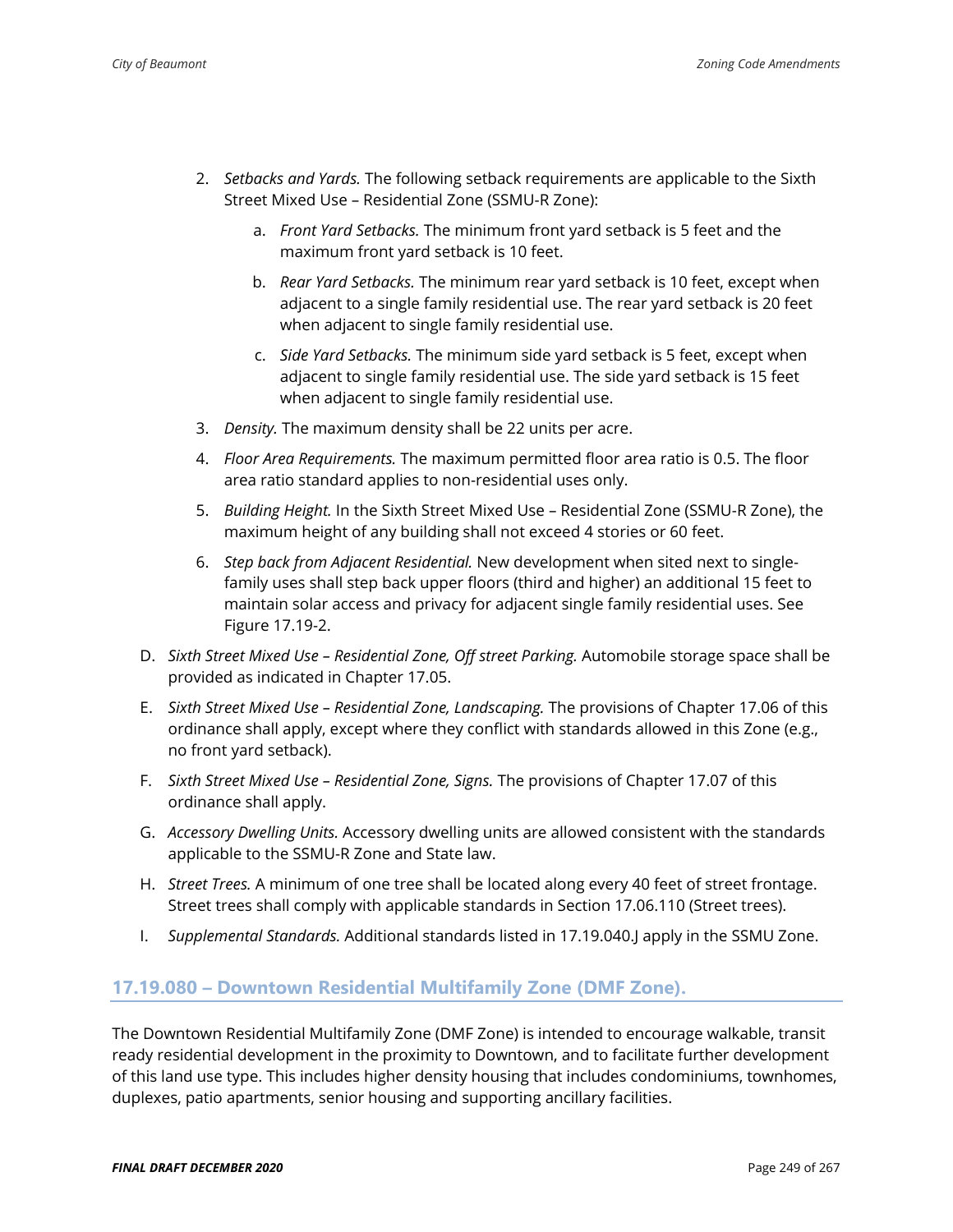- K. *Downtown Residential Multifamily Zone, Permitted Uses.* The uses permitted under this Zone District are identified in Table 17.19-1 of this Section.
- L. *Downtown Residential Multifamily Zone, Conditional Uses.* The uses conditionally permitted under this Zone District are identified in Table 17.19-1 of this Section. Such uses require the approval of a conditional use permit.
- M. *Downtown Residential Multifamily Zone, Development Standards.* The following standards shall apply to the Downtown Residential Multifamily Zone (DMF Zone):
	- 1. *Lot Area and Dimensions.* Lot sizes for the Downtown Residential Multifamily Zone (DMF Zone) shall not be less than 6,000 square feet with an average lot width of 60 feet and a minimum average lot depth of 100 feet. Smaller lots may be allowed consistent with 17.11.030.D (Small Lot Development).
	- 2. *Setbacks and Yards.* The following setback requirements are applicable to the Downtown Residential Multifamily Zone (DMF Zone):
		- a. *Front Yard Setbacks.*
			- 1. The minimum front yard setback is 10 feet.
			- 2. The maximum front yard setback is 20 feet. The maximum setback requirement may be waived if the Director finds:
				- a. Common plazas, courtyards, or outdoor amenity areas are located between the street and the building(s);
				- b. The building(s) incorporates an entrance design that creates a welcoming entry feature facing the street; or
				- c. A larger area is required to preserve existing mature trees or natural features.
		- b. *Rear Yard Setbacks.* The minimum rear yard setback is 15 feet, except a minimum rear yard setback of 20 feet is required when adjacent to a single family residential use.
		- c. *Side Yard Setbacks.*
			- 1. The minimum interior side yard setback is five feet, except corner lots shall have a minimum street side yard setback of 10 feet. The minimum interior side yard setback is increased to 15 feet if adjacent to a single family residential use and to 20 feet for a three-story building.
			- 2. The maximum street side yard setback is 20 feet. The maximum setback requirement may be waived if the Director makes the findings listed in subparagraph 17.19.080.C.2.a.2.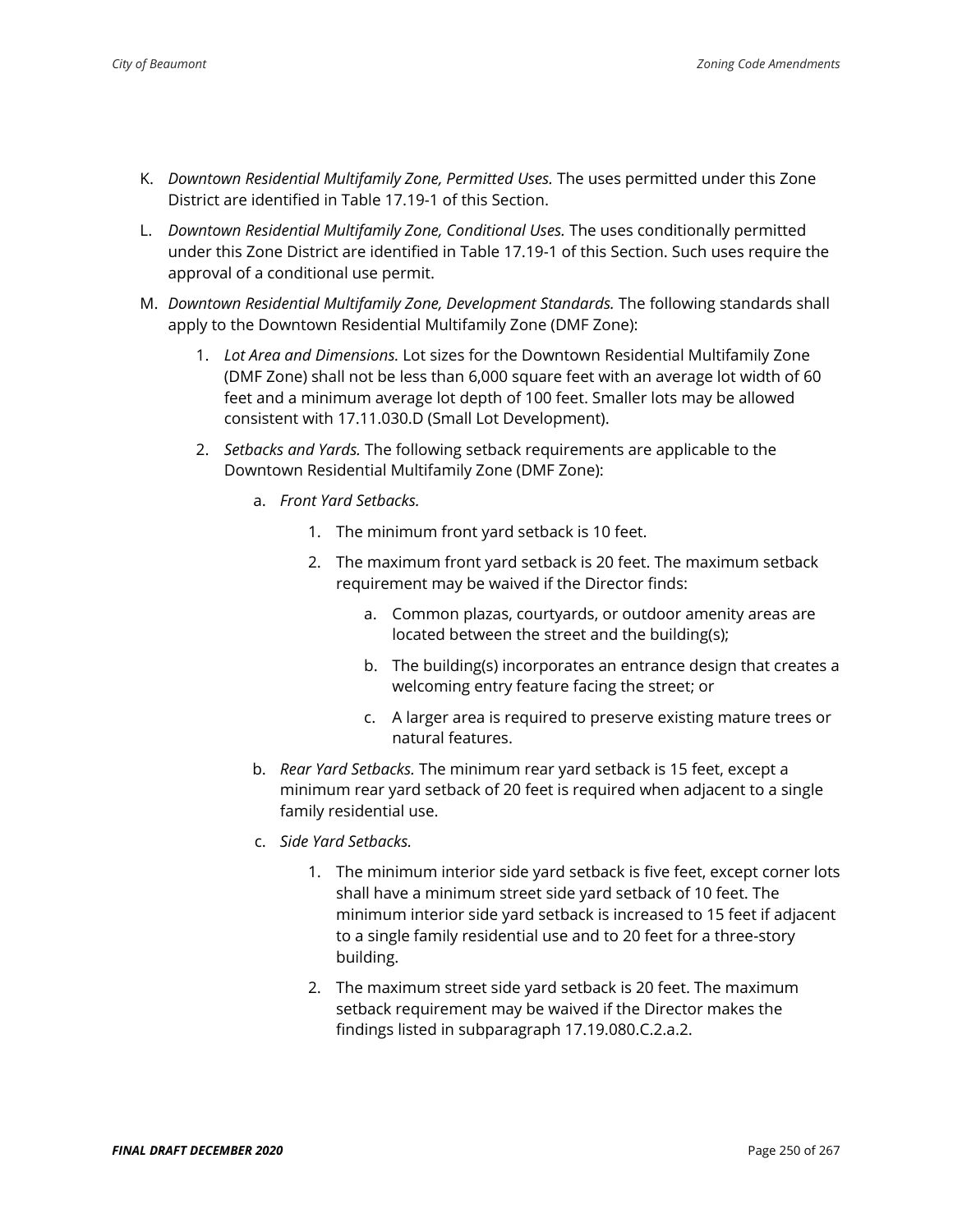- 3. *Building Placement Requirements.* 
	- c. Building façade(s) shall extend a minimum of 65 percent of the street frontage for the area between the minimum and maximum front yard setbacks. For example, if a lot is 100 feet wide, 65 linear feet of the lot parallel to the street must be occupied by a building(s) that adheres to the maximum setback requirement.
	- d. In the area between the minimum and maximum street side yard setback, 50 percent of the linear distance parallel to the street shall be occupied by a building façade(s).

Figure 17.19-4 Building Placement Requirements, DMF Zone



4. *Density.* The density shall not exceed 22 units per acre.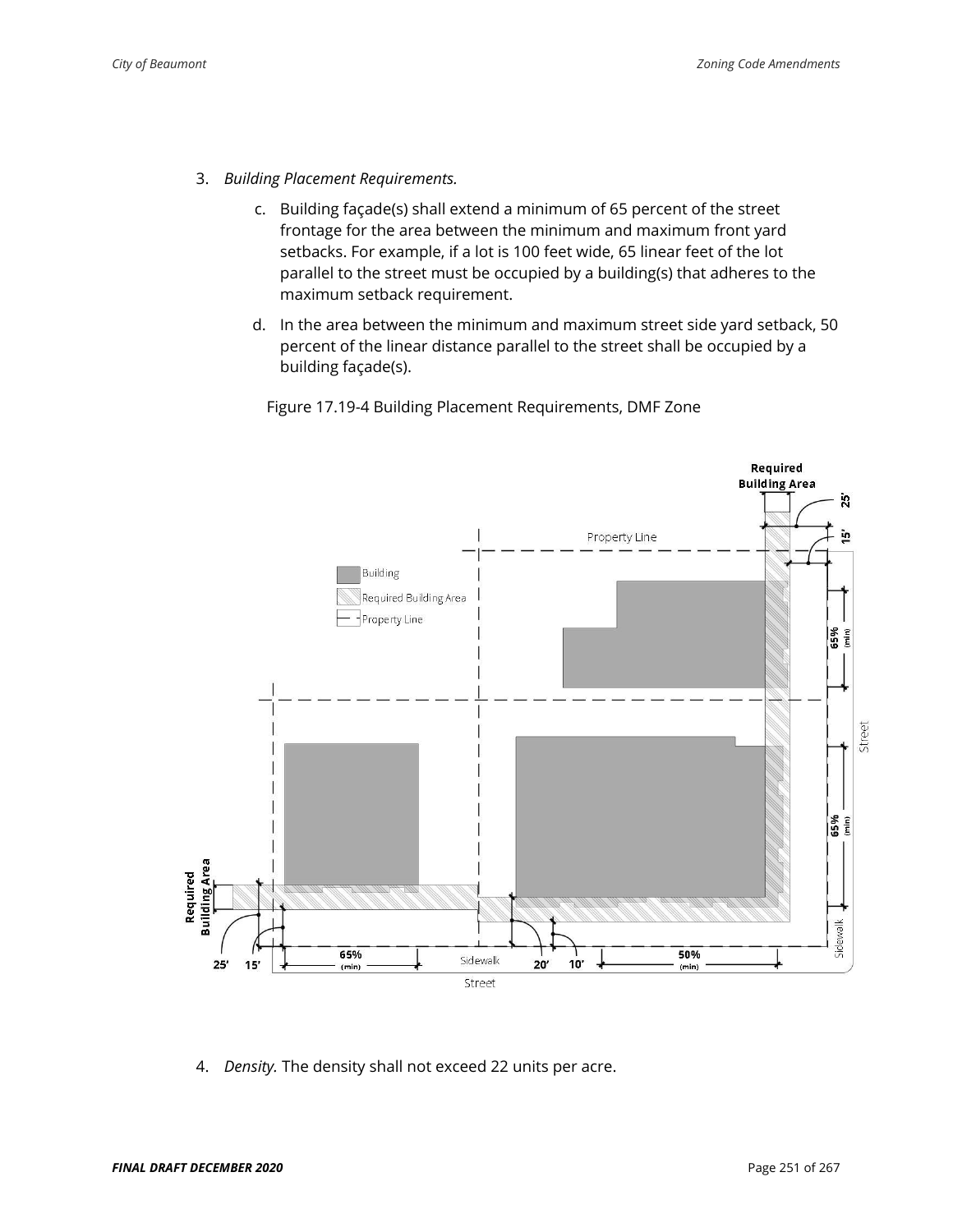- 5. *Useable Yard Area (Open Space) Requirements.* The following minimum useable open space standards are applicable to development within the Downtown Residential Multifamily Zone (DMF Zone):
	- a. For multifamily developments of fewer than 20 units, each unit shall have a minimum of 100 square feet of usable open space.
	- b. For multifamily developments of 20 or more units, each unit shall have a minimum of 200 square feet of usable open space.
	- c. The definition of useable open space and the method of computation is provided in Chapter 17.14 (see "Open Space, Useable").
- 6. *Building Height.* In the Downtown Residential Multifamily Zone (DMF Zone), the maximum height of any building shall not exceed 35 feet.
- 7. *Step back from Adjacent Residential.* New development when sited next to singlefamily uses shall step back upper floors (third and higher) an additional 15 feet to maintain solar access and privacy for adjacent single family residential uses. See Figure 17.19-2.
- N. *Downtown Residential Multifamily Zone, Off street Parking.*
	- 1. Parking shall not be located in the front setback unless the Director makes the following findings:
		- a. Buildings comply with the maximum front setback requirement;
		- b. The parking area located within the front setback is landscaped along the street with a hedge, trellis, and/or landscaping consistent with Chapter 17.06; and
		- c. Requirements in Chapter 17.05 are complied with.
	- 2. Automobile storage space shall be provided as indicated in Chapter 17.05.
- O. *Downtown Residential Multifamily Zone, Landscaping.* The provisions of Chapter 17.06 of this ordinance shall apply.
- P. *Downtown Residential Multifamily Zone, Signs.* The provisions of Chapter 17.07 of this ordinance shall apply.
- Q. *Accessory Dwelling Units.* Accessory dwelling units are allowed consistent with the standards applicable to the DMF Zone and State law.
- R. *Street Trees.* A minimum of one tree shall be located along every 40 feet of street frontage. Street trees shall comply with applicable standards in Section 17.06.110 (Street trees).
- S. *Supplemental Multiple Family Development Standards.* Additional standards listed in 17.03.065.J apply to multiple family developments, multiple family residential components of mixed-use developments, and attached single unit developments, in the DMF Zone.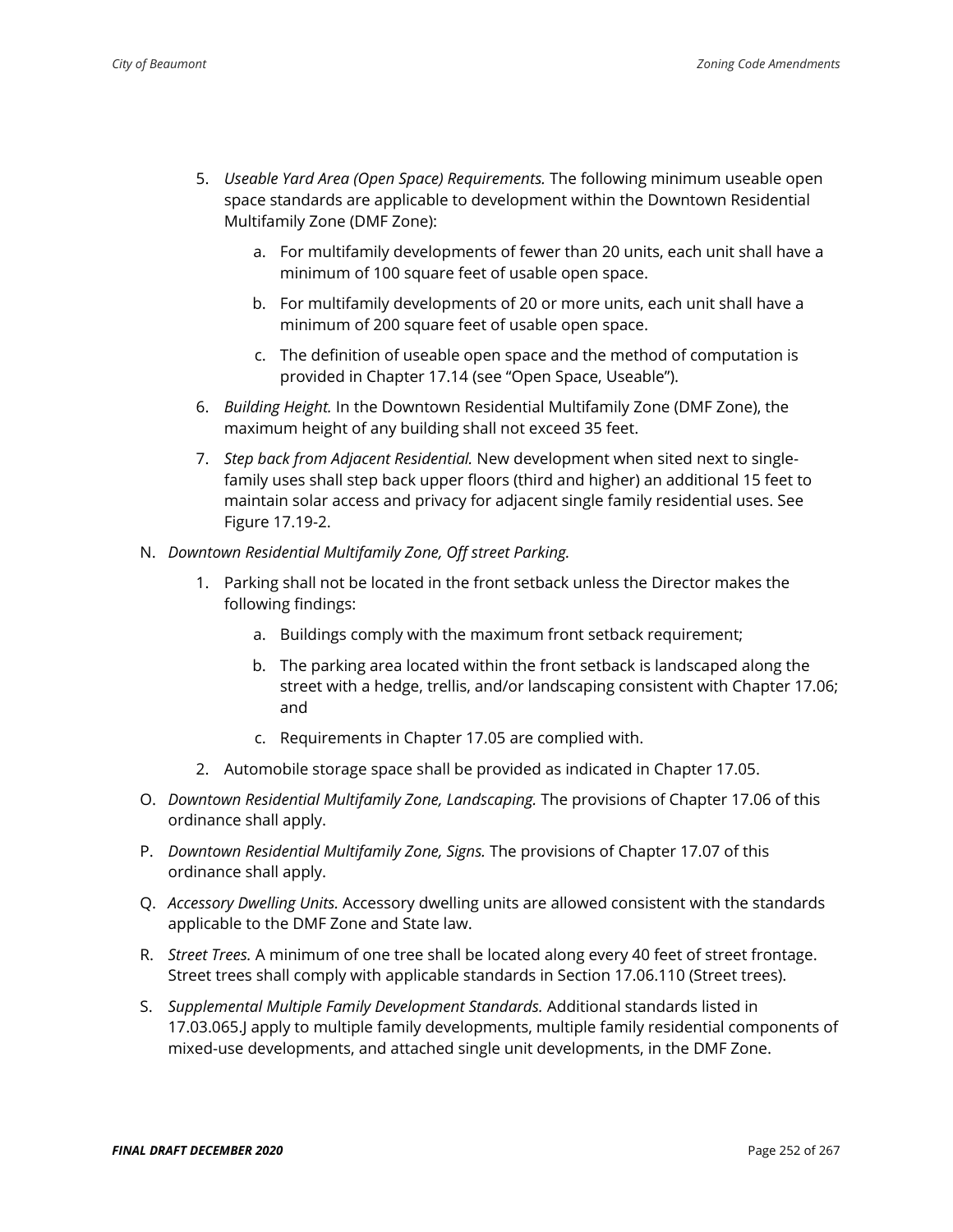### **17.19.090 – Local Commercial Zone (LC Zone).**

The Local Commercial Zone (LC Zone) is intended to permit development that provides for a range of commercial service and retail land uses that are in proximity to residential neighborhoods consistent with the General Plan.

- H. *Local Commercial Zone, Permitted Uses.* The uses permitted under this Zone District are identified in Table 17.19-1 of this Section.
- I. *Local Commercial Zone, Conditional Uses.* The uses conditionally permitted under this Zone District are identified in Table 17.19-1 of this Section. Such uses require the approval of a conditional use permit.
- J. *Local Commercial Zone, Development Standards.* The following standards shall apply to the Local Commercial Zone (LC Zone):
	- 1. *Lot Area and Dimension.* Lots sizes for the Local Commercial Zone (LC Zone) shall not be less than 10,000 square feet with a minimum average lot depth of 100 feet and a minimum average lot width of 100 feet.
	- 2. *Setbacks and Yards.* The following setback requirements are applicable to the Local Commercial Zone (LC Zone):
		- a. *Front Yard Setbacks.* The minimum front yard setback is 5 feet.
		- b. *Rear Yard Setbacks.* No rear yard setback is required, except when adjacent to single family residential use. The rear yard setback is 20 feet when adjacent to single family residential use.
		- c. *Side Yard Setbacks.* No side yard setback is required, except when adjacent to single family residential use. The side yard setback is 15 feet when adjacent to single family residential use.
	- 3. *Lot Area Requirements.* The area occupied by all structures shall not exceed 50 percent of the lot area and the maximum permitted floor area ratio is 0.7.
	- 4. *Building Height.* In the Local Commercial Zone (LC Zone), the maximum height of any building shall not exceed 60 feet.
- K. *Local Commercial Zone, Off street Parking.* Automobile storage space shall be provided as indicated in Chapter 17.05.
- L. *Local Commercial Zone, Landscaping.* The provisions of Chapter 17.06 of this ordinance shall apply.
- M. *Local Commercial Zone, Signs.* The provisions of Chapter 17.07 of this ordinance shall apply.
- N. *Supplemental Standards.*
	- 1. *Limitations on Location of Parking.* Above ground parking shall not be located within 40 feet of a street facing property line unless the Director makes the following findings: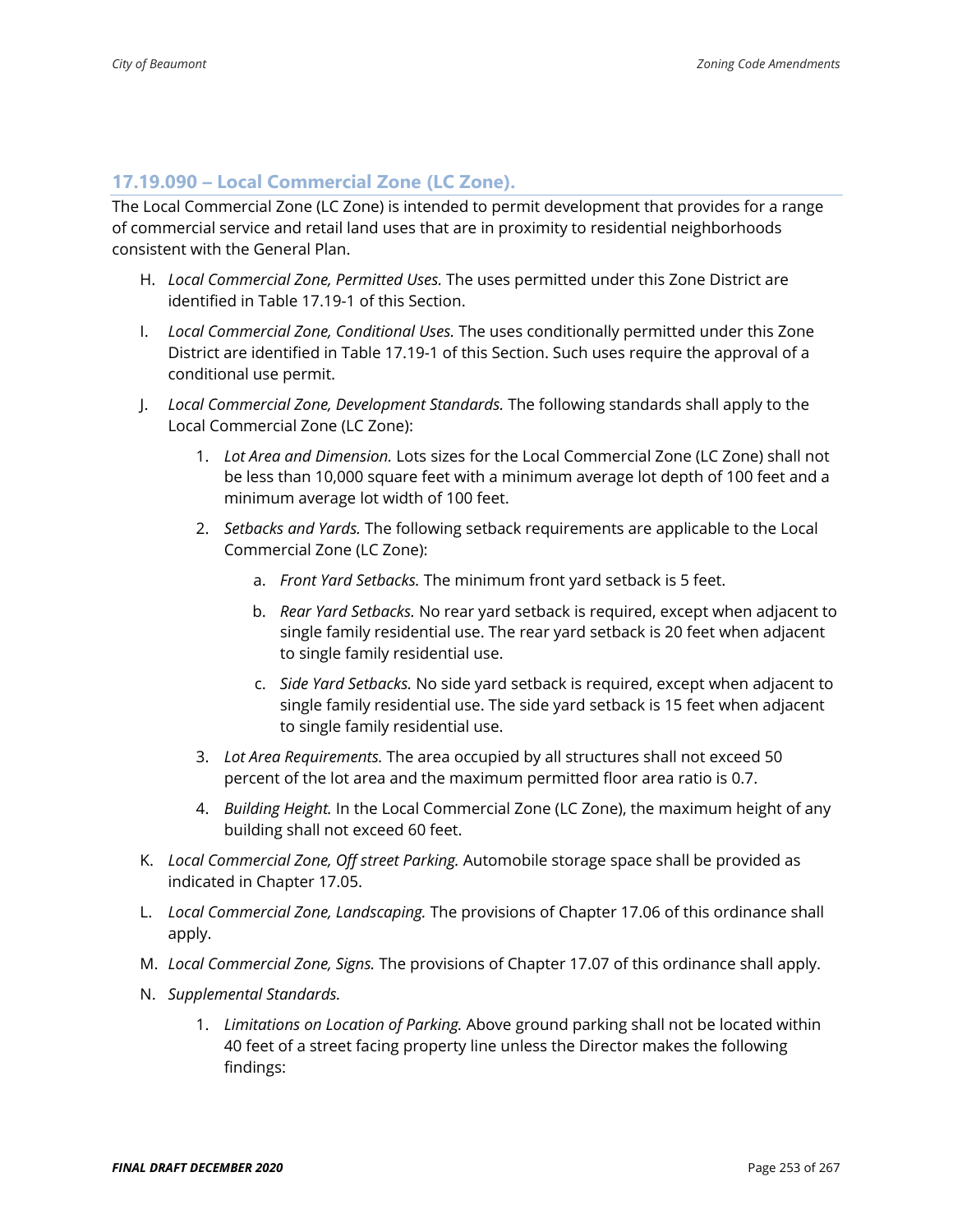- a. The site is small and/or constrained such that underground parking or surface parking located more than 40 feet from the street is not feasible; or
- b. The design incorporates habitable space built close to the public sidewalk; and
- c. The parking area located within 40 feet of the street is landscaped along the street with a hedge, trellis, and/or landscaping consistent with Chapter 17.06.
- 2. *Building Transparency/Required Openings.* Exterior walls facing and within 20 feet of a front or street side property line shall include windows, doors, or other openings for at least 50 percent of the building wall area located between two and one-half and seven feet above the level of the sidewalk. Such walls may run in a continuous plane for no more than 30 feet without an opening. (Figure 17.19-3).
	- a. *Design of openings.* Openings fulfilling this requirement shall have transparent glazing and provide views into display areas, sales areas, work areas, lobbies, or similar active spaces, or into window displays that are at least three feet deep.
	- b. *Exceptions for parking garages.* Multi-level garages are exempt from this requirement.
	- c. *Reductions.* This requirement may be reduced or waived if the Director makes the following findings:
		- 1. The proposed use has unique operational characteristics with which providing the required transparency and openings is incompatible; and
		- 2. Street-facing building walls will exhibit architectural relief and detail and will be enhanced with landscaping to create visual interest at the pedestrian level.
- 3. *Building Orientation.* Building frontages shall be generally parallel to streets and pedestrian walkways.
- 4. *Building Entrances.* The primary building entrance shall face a public sidewalk. Buildings located in the interior of a site shall have the primary entrance face a pedestrian walkway that is connected to a public sidewalk.
- 5. *Wall Plane Modulation.* All street-facing facades shall have at least one horizontal or vertical projection or recess at least two feet in depth, for every 50 horizontal feet of wall.
- 6. *Pedestrian Access*. On-site pedestrian circulation and access shall be provided consistent with the following standards.
	- a. *Internal connections*. A system of pedestrian walkways shall connect all buildings on a site to each other, to on-site automobile and bicycle parking areas, and to any on-site open space areas or pedestrian amenities.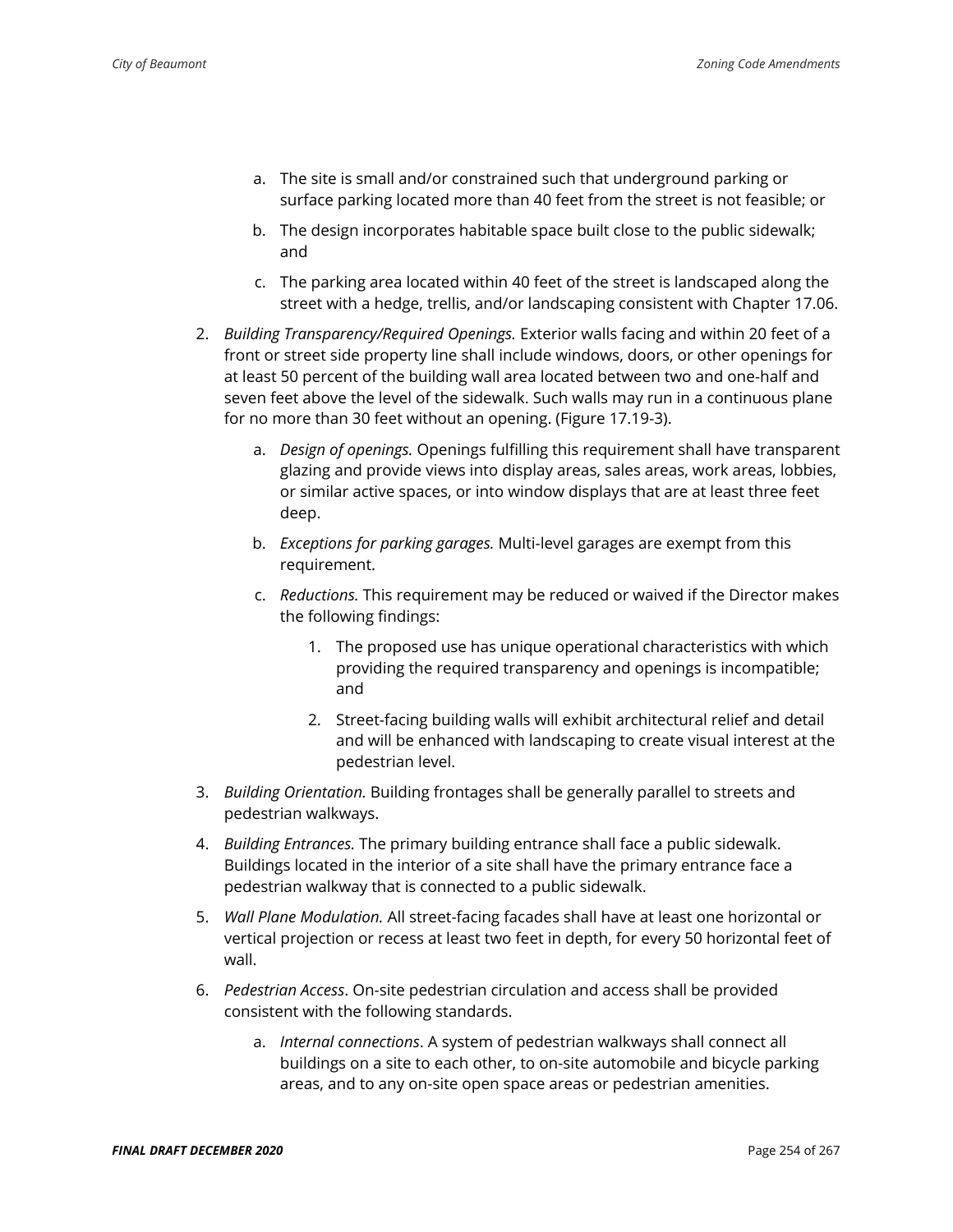- b. *To circulation network*. Regular connections between on-site walkways and the public sidewalk and other planned or existing pedestrian routes or trails shall be provided. An on-site walkway shall connect the primary building entry or entries to a public sidewalk on each street frontage.
- c. *To neighbors*. Direct and convenient access shall be provided to adjoining residential and commercial areas to the maximum extent feasible while still providing for safety and security.
- d. *To transit*. Safe and convenient pedestrian connections shall be provided from transit stops to building entrances.
- e. *Pedestrian walkway design*.
	- 1. Walkways shall be a minimum of six feet wide, shall be hardsurfaced, and paved with permeable materials.
	- 2. Where a required walkway crosses a driveway, parking area, or loading area, it must be clearly identified using a raised crosswalk, a different paving material, or a similar method.
	- 3. Where a required walkway is parallel and adjacent to an auto travel lane, it shall be raised or separated from the auto travel lane by a raised curb at least four inches high, bollards, or another physical barrier.
- 7. *Public Open Space Requirement.* Developments with 50,000 square feet or more of non-residential floor area on sites of two acres or larger shall provide open space consistent with the following:
	- a. Forty square feet of open space shall be provided for every 1,000 square feet of nonresidential floor area for the first 100,000 square feet of nonresidential floor area, plus 20 square feet of open space for every 1,000 square feet of non-residential floor area over 100,000 square feet.
	- b. Such open space shall be visible and accessible from a public street, or from on-site areas normally frequented by customers and shall be accessible during business hours. Areas within required setbacks may count towards the open space requirement.
	- c. Such open space shall have a minimum dimension of 40 feet.
	- d. Amenities shall be included that enhance the comfort, aesthetics, or usability of the space, including trees, landscaping, shade structures, seating (e.g., fixed seating, planter ledges, etc.), lighting, drinking fountains, public art, or performance areas.
	- e. The surface of the open space shall allow for convenient outdoor activity, recreation, and/or gathering. Such surface may be plant or hardscape material, or a combination thereof.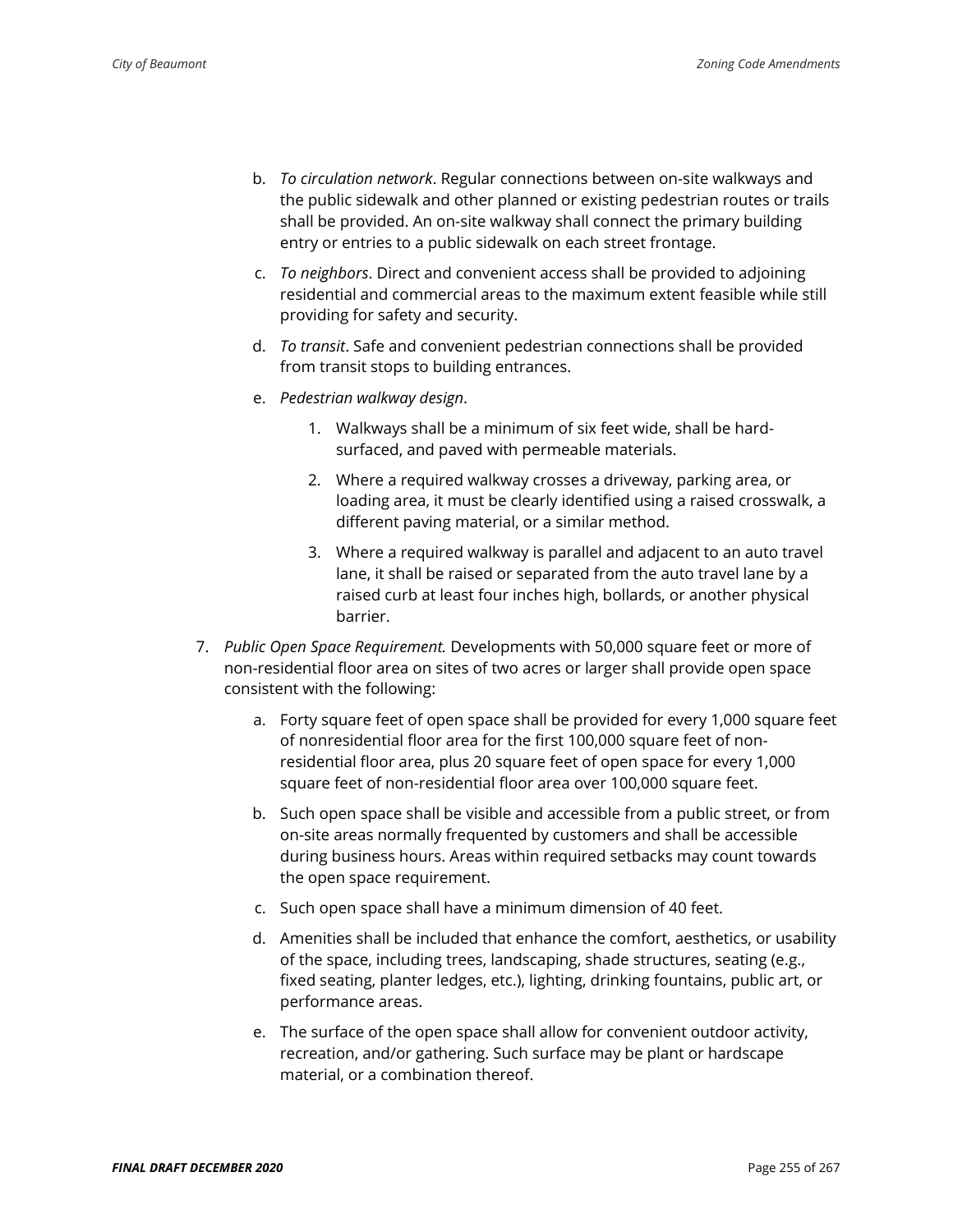## **17.19.120 - Permitted uses for Downtown Base Zone Districts.**

The permitted uses for the Base Zone Districts (identified in Section 17.19.040 through 17.19.090) are listed in Table 17.19-1.

| Table 17.19-1<br>Permitted Land Uses for Base Zone Districts in Downtown |                  |                |             |                       |              |              |
|--------------------------------------------------------------------------|------------------|----------------|-------------|-----------------------|--------------|--------------|
|                                                                          | <b>DMU</b>       | <b>BMU</b>     | SSMU        | SSMU-<br>$\mathsf{R}$ | LC           | <b>DMF</b>   |
| Administrative Professional Services                                     |                  |                |             |                       |              |              |
| Administrative/Professional Offices                                      | P <sup>1</sup>   | P              | P           | P                     | P            | N            |
| <b>Advertising Agencies</b>                                              | P <sup>1</sup>   | P              | P           | P                     | P            | N            |
| Architectural/Engineering/Design Services                                | P <sup>1</sup>   | P              | P           | P                     | P            | N            |
| Attorney/Legal Services                                                  | P <sup>1</sup>   | P              | P           | P                     | P            | $\mathsf{N}$ |
| <b>Business Management Services</b>                                      | P <sup>1,2</sup> | P              | P           | P                     | P            | $\mathsf{N}$ |
| Government Offices and Facilities                                        | P <sup>1,2</sup> | P <sup>3</sup> | P           | P                     | P            | $\mathsf{N}$ |
| <b>Travel Agencies</b>                                                   | P                | P              | P           | P                     | P            | $\mathsf{N}$ |
| Alcohol Service and Sales                                                |                  |                |             |                       |              |              |
| Bars or Cocktail Lounges (4)                                             | C                | N              | C           | C                     | $\mathsf{C}$ | N            |
| Liquor Stores (4)(5)                                                     | C                | C              | C           | C                     | C            | N            |
| Restaurants with Alcoholic Beverage Sales                                | C                | $\mathsf{C}$   | $C^6$       | $C^6$                 | $C^6$        | $\mathsf{N}$ |
| <b>Automotive Services</b>                                               |                  |                |             |                       |              |              |
| Automobile, Motorcycle, Truck, and Marine<br>Craft Sales (New and Used)  | N                | N              | P           | $C^6$                 | P            | N            |
| <b>Automobile Parking Facilities</b>                                     | C                | N              | C           | $\mathsf{N}$          | P            | N            |
| Automobile Rental Agencies                                               | N                | N              | $C^6$       | N                     | P            | N            |
| Automobile Repair Facilities                                             | N                | $\mathsf{N}$   | $C^6$       | $\mathsf{N}$          | $\mathsf{C}$ | $\mathsf{N}$ |
| Body and Paint Shops                                                     | $\mathsf{N}$     | $\mathsf{N}$   | N           | $\mathsf{N}$          | C            | $\mathsf{N}$ |
| Car Wash                                                                 | $\mathsf{N}$     | ${\sf N}$      | $\mathsf C$ | N                     | $\mathsf C$  | N            |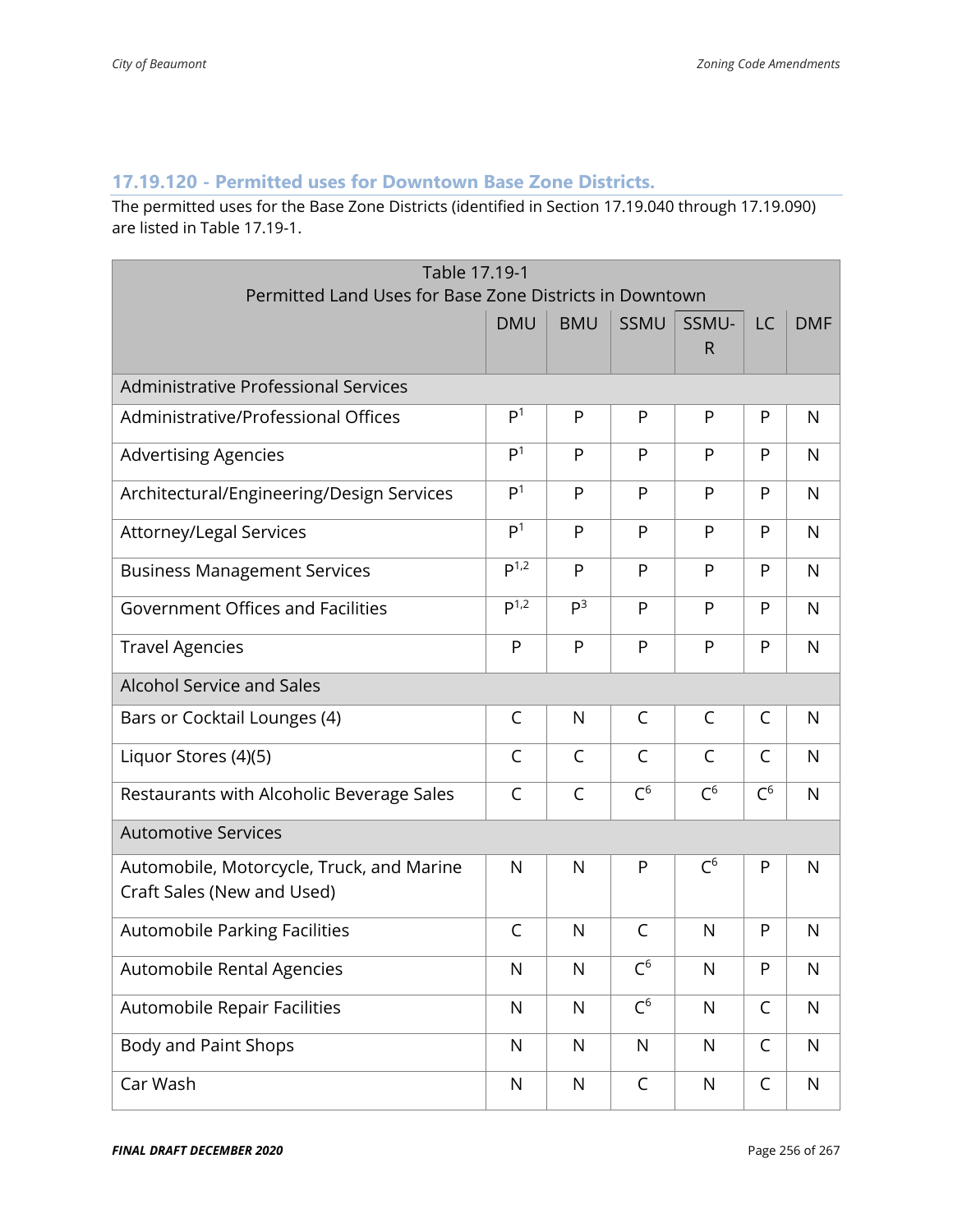| Table 17.19-1<br>Permitted Land Uses for Base Zone Districts in Downtown                                       |                  |              |              |                                                                             |              |              |
|----------------------------------------------------------------------------------------------------------------|------------------|--------------|--------------|-----------------------------------------------------------------------------|--------------|--------------|
|                                                                                                                | <b>DMU</b>       | <b>BMU</b>   | <b>SSMU</b>  | SSMU-<br>R                                                                  | LC           | <b>DMF</b>   |
| <b>Gas/Service Stations</b>                                                                                    | N                | N            | $C^6$        | $C^6$                                                                       | C            | N            |
| <b>Limousine Services</b>                                                                                      | N                | N            | C            | N                                                                           | P            | $\mathsf{N}$ |
| <b>Recharging Stations</b>                                                                                     |                  |              |              | Allowed (P) in any area designed for the<br>parking or loading of vehicles. |              |              |
| Towing Services - With Indoor Vehicle<br>Service                                                               | N                | N            | N            | N                                                                           | C            | N            |
| Towing Services - With Outdoor Vehicle<br>Storage                                                              | N                | $\mathsf{N}$ | N            | $\mathsf{N}$                                                                | $\mathsf{C}$ | $\mathsf{N}$ |
| <b>Truck/Trailer Rentals</b>                                                                                   | N                | $\mathsf{N}$ | N            | $\mathsf{N}$                                                                | $\mathsf{C}$ | $\mathsf{N}$ |
| <b>Communications Facilities</b>                                                                               |                  |              |              |                                                                             |              |              |
| Wireless Telecommunication Facility -<br>Stealth                                                               | N                | N            | $\mathsf{C}$ | $\mathsf{N}$                                                                | C            | N            |
| Radio and Television Broadcasting Studios                                                                      | $\mathsf{N}$     | N            | $P^{1,7}$    | P <sup>1,7</sup>                                                            | P            | N            |
| Recording and Sound Studios                                                                                    | $C^{1,7}$        | $C^{1,3}$    | $P^{1,7}$    | $P^{1,7}$                                                                   | P            | $\mathsf{N}$ |
| Satellite Dishes (Non-Private)                                                                                 | P                | P            | P            | P                                                                           | P            | $\mathsf{N}$ |
| Satellite Dishes (Private Use)                                                                                 | P                | P            | P            | P                                                                           | P            | P            |
| Ham Radio Antennae (Private Use)                                                                               | P                | P            | P            | P                                                                           | P            | P            |
| Day Care Facilities                                                                                            |                  |              |              |                                                                             |              |              |
| Commercial Day Care Facilities (not in-home)                                                                   | N                | P            | P            | P                                                                           | C            | N            |
| Day Care Centers, In Home -Small Family<br>with 1 to 6 Children (as an accessory use in a<br>residential unit) | $\overline{P^1}$ | P            | P            | P                                                                           | P            | P            |
| Day Care Centers, In Home-Large Family<br>with 7 to 12 Children (as an accessory use in<br>a residential unit) | C <sup>1</sup>   | C            | C            | $\mathsf{C}$                                                                | C            | C            |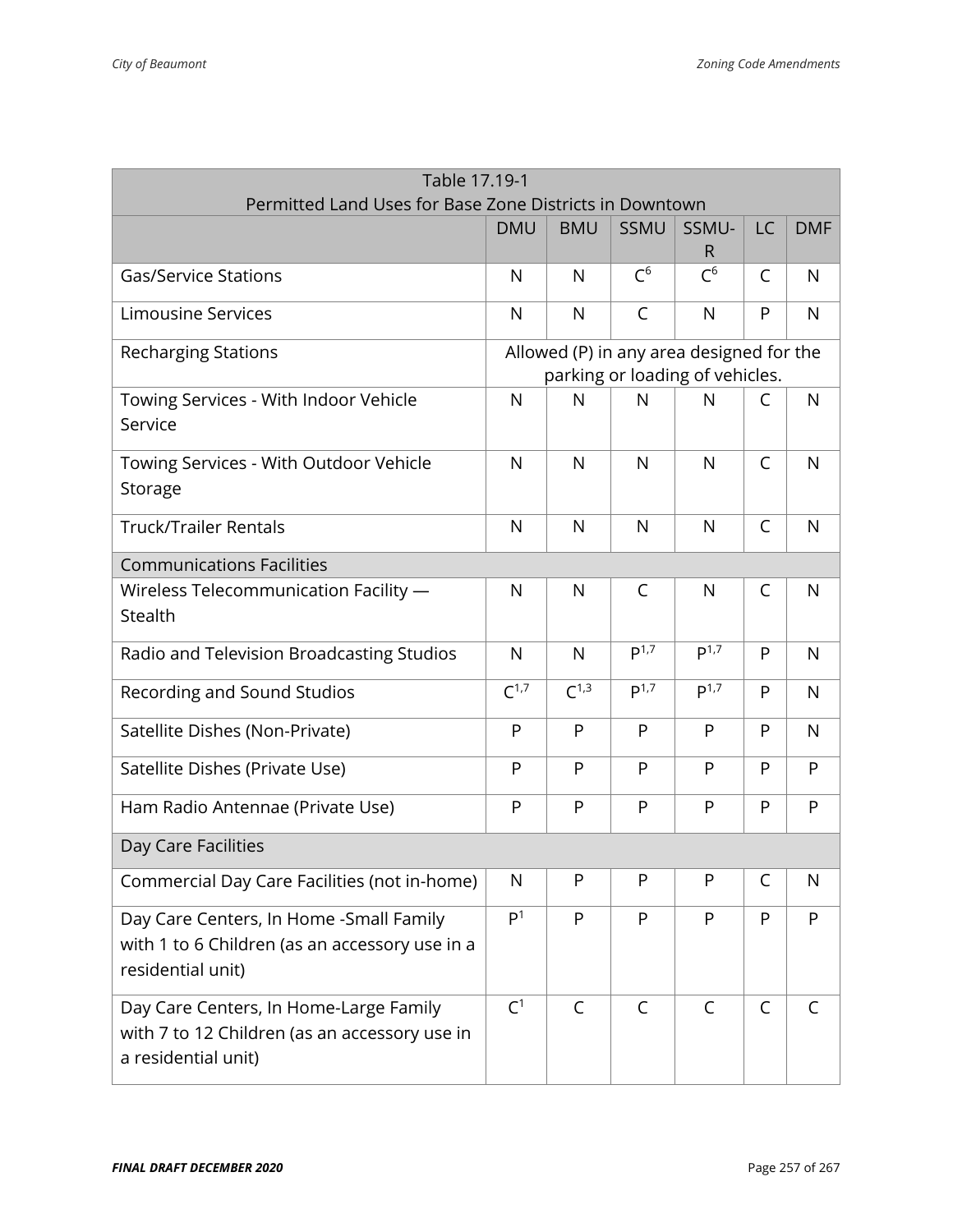| Table 17.19-1                                             |                |                |                |                |              |              |
|-----------------------------------------------------------|----------------|----------------|----------------|----------------|--------------|--------------|
| Permitted Land Uses for Base Zone Districts in Downtown   |                |                |                |                |              |              |
|                                                           | <b>DMU</b>     | <b>BMU</b>     | <b>SSMU</b>    | SSMU-<br>R     | LC           | <b>DMF</b>   |
| <b>Educational Establishments</b>                         |                |                |                |                |              |              |
| Elementary, Junior, and High Schools/Private<br>& Charter | $C^2$          | C              | C              | $\mathsf{C}$   | C            | C            |
| Elementary, Junior, and High Schools/Public               | $C^2$          | $\mathsf{C}$   | P              | $\mathsf{C}$   | C            | $\mathsf{C}$ |
| <b>Colleges or University</b>                             | P <sup>2</sup> | $\mathsf{N}$   | $P^{1,6}$      | N              | P            | $\mathsf{N}$ |
| <b>Tutoring &amp; Testing</b>                             | $P^{1,7}$      | P <sup>3</sup> | P <sup>7</sup> | P <sup>7</sup> | P            | $\mathsf{N}$ |
| <b>Vocational and Trade Schools</b>                       | $C^{1,7}$      | $C^{1,3}$      | N              | $\mathsf{N}$   | P            | $\mathsf{N}$ |
| Food and Beverage Sales                                   |                |                |                |                |              |              |
| <b>Bakeries</b>                                           | P <sup>7</sup> | P <sup>3</sup> | P <sup>7</sup> | N              | P            | N            |
| <b>Catering Businesses</b>                                | P              | P <sup>3</sup> | P              | P              | P            | N            |
| <b>Convenience Markets</b>                                | P              | P <sup>3</sup> | P              | P              | P            | N            |
| Grocery Stores/Supermarkets                               | P              | P <sup>3</sup> | P              | P              | P            | $\mathsf{N}$ |
| Grocery Stores, Alcohol Sales                             | P              | $\mathsf{N}$   | P              | $\mathsf{C}$   | P            | $\mathsf{N}$ |
| <b>General Merchandise and Trade</b>                      |                |                |                |                |              |              |
| <b>Antique Sales</b>                                      | P <sup>7</sup> | P <sup>3</sup> | P <sup>7</sup> | P              | P            | N            |
| Appliances Sales                                          | P <sup>7</sup> | P <sup>3</sup> | P <sup>7</sup> | N              | P            | N            |
| Art Galleries, Studios and Supplies                       | P              | P <sup>3</sup> | P              | P              | P            | $\mathsf{N}$ |
| <b>Beauty Supplies</b>                                    | P              | P <sup>3</sup> | P              | P              | P            | $\mathsf{N}$ |
| Book and Magazine Sales                                   | P              | P <sup>3</sup> | P              | P              | $\mathsf{P}$ | $\mathsf{N}$ |
| Building Materials with outdoor<br>sales/storage          | $\mathsf{N}$   | $\mathsf{N}$   | $\mathsf{N}$   | $\mathsf{N}$   | C            | $\mathsf{N}$ |
| Camera and Photographic Supplies                          | P              | P <sup>3</sup> | P              | P              | $\mathsf{P}$ | $\mathsf{N}$ |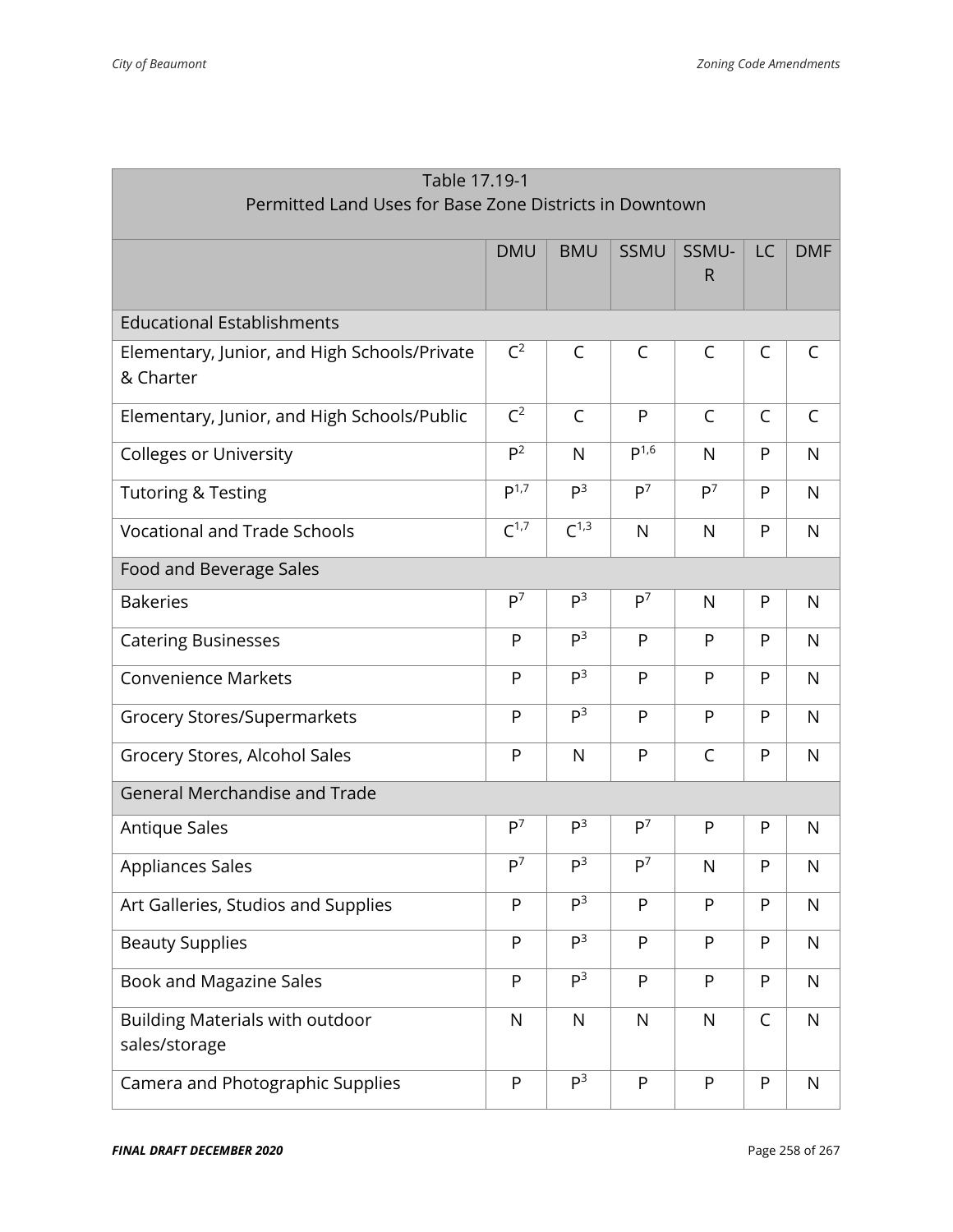| Table 17.19-1<br>Permitted Land Uses for Base Zone Districts in Downtown |                |                |                |                       |    |              |
|--------------------------------------------------------------------------|----------------|----------------|----------------|-----------------------|----|--------------|
|                                                                          | <b>DMU</b>     | <b>BMU</b>     | SSMU           | SSMU-<br>$\mathsf{R}$ | LC | <b>DMF</b>   |
| Candy Stores                                                             | $\mathsf{P}$   | P <sup>3</sup> | P              | P                     | P  | N            |
| Cigar/Cigarette Shops (4)                                                | P              | P <sup>3</sup> | P              | P                     | P  | $\mathsf{N}$ |
| <b>Clothing Stores</b>                                                   | P              | P <sup>3</sup> | P              | P                     | P  | $\mathsf{N}$ |
| <b>Department Stores</b>                                                 | $P^{8,9}$      | $\mathsf{N}$   | P              | P                     | P  | $\mathsf{N}$ |
| <b>Discount Stores</b>                                                   | $\mathsf{N}$   | N              | N              | $\mathsf{N}$          | P  | $\mathsf{N}$ |
| <b>Electronic Equipment Sales</b>                                        | P              | P <sup>3</sup> | P              | P                     | P  | N            |
| Equipment Sales and Rentals (indoor<br>storage only)                     | $\mathsf{N}$   | N              | P              | N                     | P  | $\mathsf{N}$ |
| Equipment Sales and Rentals (outdoor<br>storage)                         | $\mathsf{N}$   | N              | $\mathsf C$    | $\mathsf{N}$          | C  | $\mathsf{N}$ |
| Florists                                                                 | P              | P <sup>3</sup> | P              | P                     | P  | $\mathsf{N}$ |
| <b>Freight Forwarding Services</b>                                       | $\mathsf{N}$   | $\mathsf{N}$   | $\mathsf{N}$   | $\mathsf{N}$          | P  | $\mathsf{N}$ |
| Furniture and Home Furnishings                                           | P              | N              | C              | $\mathsf{C}$          | P  | N            |
| Garden Supply                                                            | P <sup>7</sup> | P <sup>3</sup> | P <sup>7</sup> | P <sup>7</sup>        | P  | $\mathsf{N}$ |
| Gifts, Crafts, and Novelties                                             | P              | P              | P              | P                     | P  | $\mathsf{N}$ |
| <b>Guns and Ammunition</b>                                               | $\mathsf C$    | N              | $\mathsf C$    | N                     | P  | N            |
| <b>Hardware Stores</b>                                                   | P <sup>7</sup> | P <sup>3</sup> | P <sup>7</sup> | P <sup>7</sup>        | P  | $\mathsf{N}$ |
| Hobby, Toy and Game Stores                                               | P              | P <sup>3</sup> | ${\sf P}$      | P                     | P  | $\mathsf{N}$ |
| <b>Indoor Swap Meets</b>                                                 | $\mathsf{N}$   | $\mathsf{N}$   | C <sup>5</sup> | C <sup>5</sup>        | C  | $\mathsf{N}$ |
| Jewelry Sales and Repair                                                 | P              | P              | P              | P                     | P  | $\mathsf{N}$ |
| Leather Goods                                                            | P              | P              | P              | P                     | P  | $\mathsf{N}$ |
| Luggage Sales                                                            | P              | P              | ${\sf P}$      | ${\sf P}$             | P  | $\mathsf{N}$ |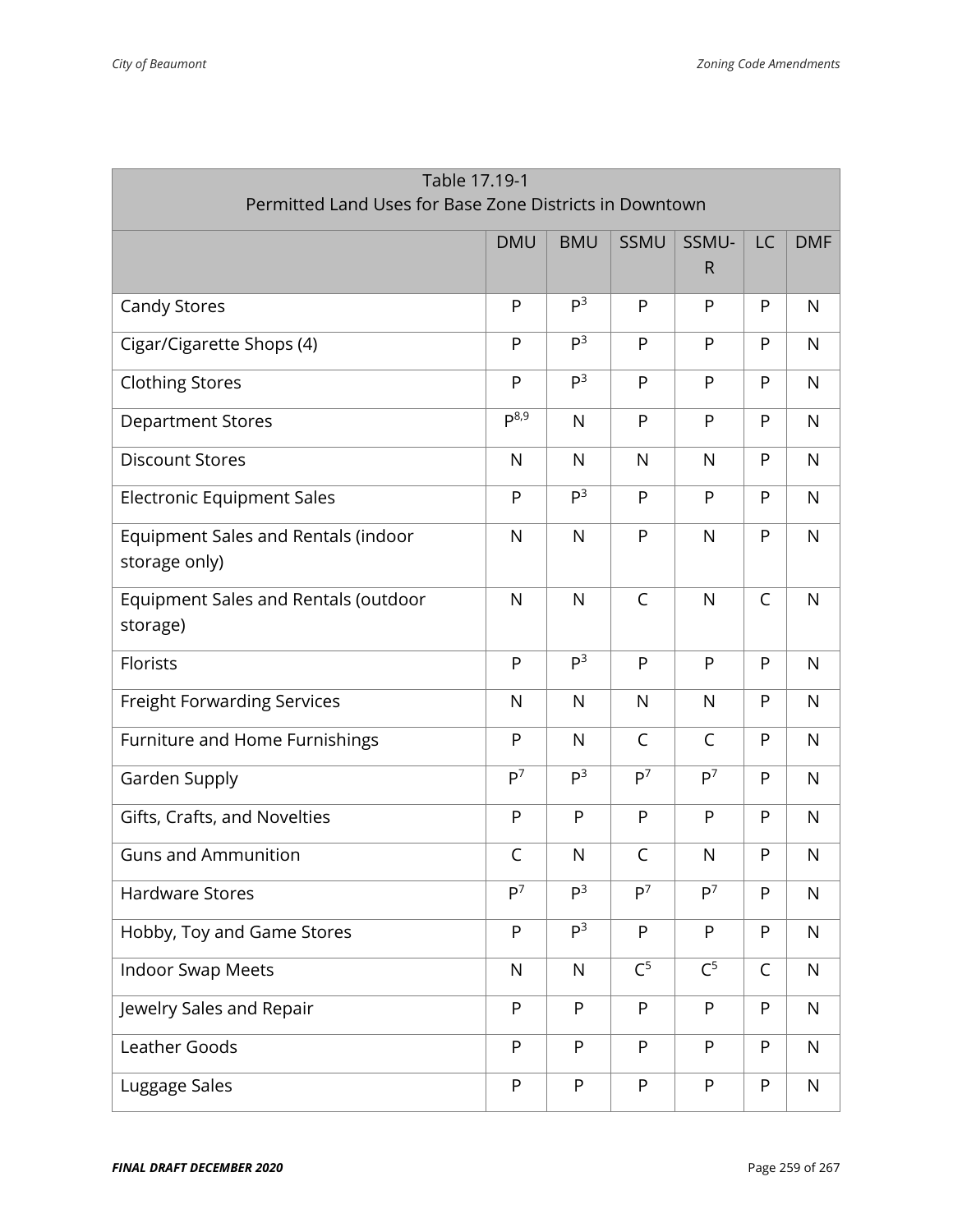| Table 17.19-1                                           |                                                               |                |                |                |                |              |  |
|---------------------------------------------------------|---------------------------------------------------------------|----------------|----------------|----------------|----------------|--------------|--|
| Permitted Land Uses for Base Zone Districts in Downtown |                                                               |                |                |                |                |              |  |
|                                                         | <b>DMU</b><br>SSMU-<br>LC<br><b>BMU</b><br>SSMU<br><b>DMF</b> |                |                |                |                |              |  |
|                                                         |                                                               |                |                | $\mathsf{R}$   |                |              |  |
| Office Equipment, Furniture and Supplies                | P <sup>7</sup>                                                | P <sup>3</sup> | $P^7$          | P <sup>7</sup> | P              | $\mathsf{N}$ |  |
| Sales                                                   |                                                               |                |                |                |                |              |  |
| Pet Sales and Supplies                                  | P <sup>7</sup>                                                | $\mathsf{N}$   | P <sup>7</sup> | P <sup>7</sup> | P              | $\mathsf{N}$ |  |
| Records, Tapes, and Videos                              | P <sup>7</sup>                                                | P <sup>3</sup> | P              | P              | P              | $\mathsf{N}$ |  |
| Retail, Other Specialty                                 | P <sup>7</sup>                                                | P <sup>3</sup> | P              | P              | P              | $\mathsf{N}$ |  |
| Sporting Goods and Equipment                            | P <sup>7</sup>                                                | P <sup>3</sup> | P <sup>7</sup> | P <sup>7</sup> | P              | $\mathsf{N}$ |  |
| <b>Surplus Stores</b>                                   | P <sup>7</sup>                                                | P <sup>3</sup> | P              | P              | P              | $\mathsf{N}$ |  |
| Thrift and Second-Hand Stores with                      | C                                                             | $\mathsf C$    | $\mathsf C$    | $\mathsf{C}$   | C              | $\mathsf{N}$ |  |
| donation drop off                                       |                                                               |                |                |                |                |              |  |
| Thrift and Second-Hand Stores without                   | P <sup>7</sup>                                                | P <sup>3</sup> | P <sup>7</sup> | P <sup>7</sup> | P <sup>7</sup> | $\mathsf{N}$ |  |
| donation drop off                                       |                                                               |                |                |                |                |              |  |
| <b>Variety Stores</b>                                   | P <sup>7</sup>                                                | P <sup>3</sup> | P <sup>7</sup> | P <sup>7</sup> | P              | $\mathsf{N}$ |  |
| Wholesale Establishments                                | $\mathsf{N}$                                                  | N              | $\mathsf{C}$   | $\mathsf{C}$   | P              | $\mathsf{N}$ |  |
| Lodging                                                 |                                                               |                |                |                |                |              |  |
| <b>Bed and Breakfast Facilities</b>                     | P <sup>1</sup>                                                | C              | C              | $\mathsf C$    | P              | C            |  |
| <b>Emergency Shelters</b>                               | N                                                             | N              | $\mathsf C$    | $\mathsf C$    | P              | $\mathsf{N}$ |  |
| <b>Hotels and Motels</b>                                | P <sup>1</sup>                                                | N              | P              | P              | P              | N            |  |
| Residence Inns                                          | P <sup>1</sup>                                                | $\mathsf{N}$   | P              | P              | P              | $\mathsf{N}$ |  |
| Single-Room Occupant (SRO) Facilities                   | P <sup>1</sup>                                                | $\mathsf C$    | P              | ${\sf P}$      | N              | $\mathsf{N}$ |  |
| <b>Trailer Parks and Campsites</b>                      | $\mathsf{N}$                                                  | $\mathsf{N}$   | $\mathsf{N}$   | $\mathsf{N}$   | N              | N            |  |
| <b>Transitional Housing</b>                             | P <sup>1</sup>                                                | $\mathsf C$    | P              | P              | $\mathsf{N}$   | N            |  |
|                                                         |                                                               |                |                |                |                |              |  |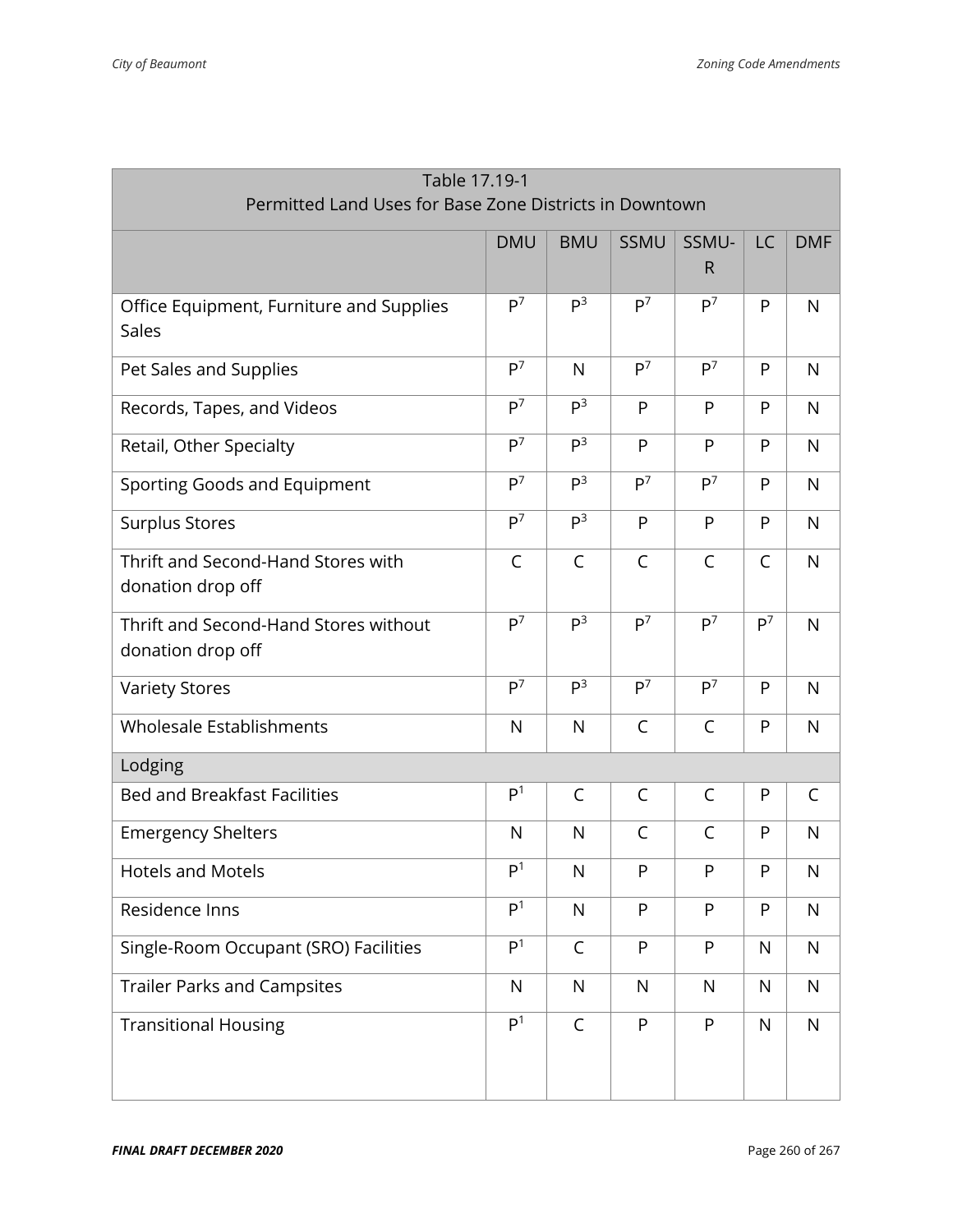| Table 17.19-1<br>Permitted Land Uses for Base Zone Districts in Downtown |                |                |              |                       |              |              |  |
|--------------------------------------------------------------------------|----------------|----------------|--------------|-----------------------|--------------|--------------|--|
|                                                                          | <b>DMU</b>     | <b>BMU</b>     | <b>SSMU</b>  | SSMU-<br>$\mathsf{R}$ | <b>LC</b>    | <b>DMF</b>   |  |
| Medical/Health Care                                                      |                |                |              |                       |              |              |  |
| <b>Ambulance Services</b>                                                | N              | N              | N            | N                     | P            | N            |  |
| Animal Hospitals/Veterinaries                                            | $P^{2,7,9}$    | N              | P            | P                     | P            | N            |  |
| Clinics                                                                  | P              | P              | P            | P                     | P            | $\mathsf{N}$ |  |
| <b>Convalescent Homes</b>                                                | N              | $\mathsf{N}$   | $\mathsf{C}$ | $\mathsf{C}$          | P            | $\mathsf{N}$ |  |
| <b>Chemical Dependency Clinics</b>                                       | $\mathsf{N}$   | N              | $\mathsf{N}$ | N                     | $\mathsf{C}$ | $\mathsf{N}$ |  |
| Hospitals                                                                | N              | N              | N            | N                     | P            | $\mathsf{N}$ |  |
| <b>Medical/Dental Offices</b>                                            | P <sup>1</sup> | P              | P            | P                     | P            | $\mathsf{N}$ |  |
| Pharmacies                                                               | $P^7$          | P <sup>3</sup> | P            | P <sup>7</sup>        | P            | $\mathsf{N}$ |  |
| Pharmacies with Drive-Through                                            | N              | N              | $\mathsf C$  | $\mathsf{C}$          | P            | $\mathsf{N}$ |  |
| <b>Personal Services</b>                                                 |                |                |              |                       |              |              |  |
| Banking, Credit Unions, Financial Services                               | P              | P <sup>3</sup> | P            | P                     | P            | N            |  |
| <b>Barbers and Beauty Parlors</b>                                        | P              | P              | P            | P                     | P            | $\mathsf{N}$ |  |
| <b>Check Cashing Services</b>                                            | P              | N              | P            | P                     | P            | $\mathsf{N}$ |  |
| <b>Commercial Pet Grooming Services</b>                                  | $\mathsf{P}$   | N              | P            | N                     | P            | $\mathsf{N}$ |  |
| Dry Cleaners                                                             | P              | P              | P            | P                     | P            | $\mathsf{N}$ |  |
| Funeral Parlors, Mortuaries                                              | $C^2$          | $\mathsf{N}$   | $\mathsf{N}$ | $\mathsf{C}$          | P            | $\mathsf{N}$ |  |
| Laundries, Laundromats                                                   | $\mathsf{N}$   | $\mathsf{N}$   | $\mathsf{C}$ | $C^6$                 | P            | $\mathsf{N}$ |  |
| Locksmith and Key Shops                                                  | P              | P              | P            | P                     | P            | $\mathsf{N}$ |  |
| Massage Establishments                                                   | P <sup>1</sup> | P              | ${\sf P}$    | ${\sf P}$             | P            | $\mathsf{N}$ |  |
| Pawnbrokers                                                              | $\mathsf C$    | $\mathsf{N}$   | $\mathsf C$  | $\mathsf{C}$          | $\mathsf{C}$ | $\mathsf{N}$ |  |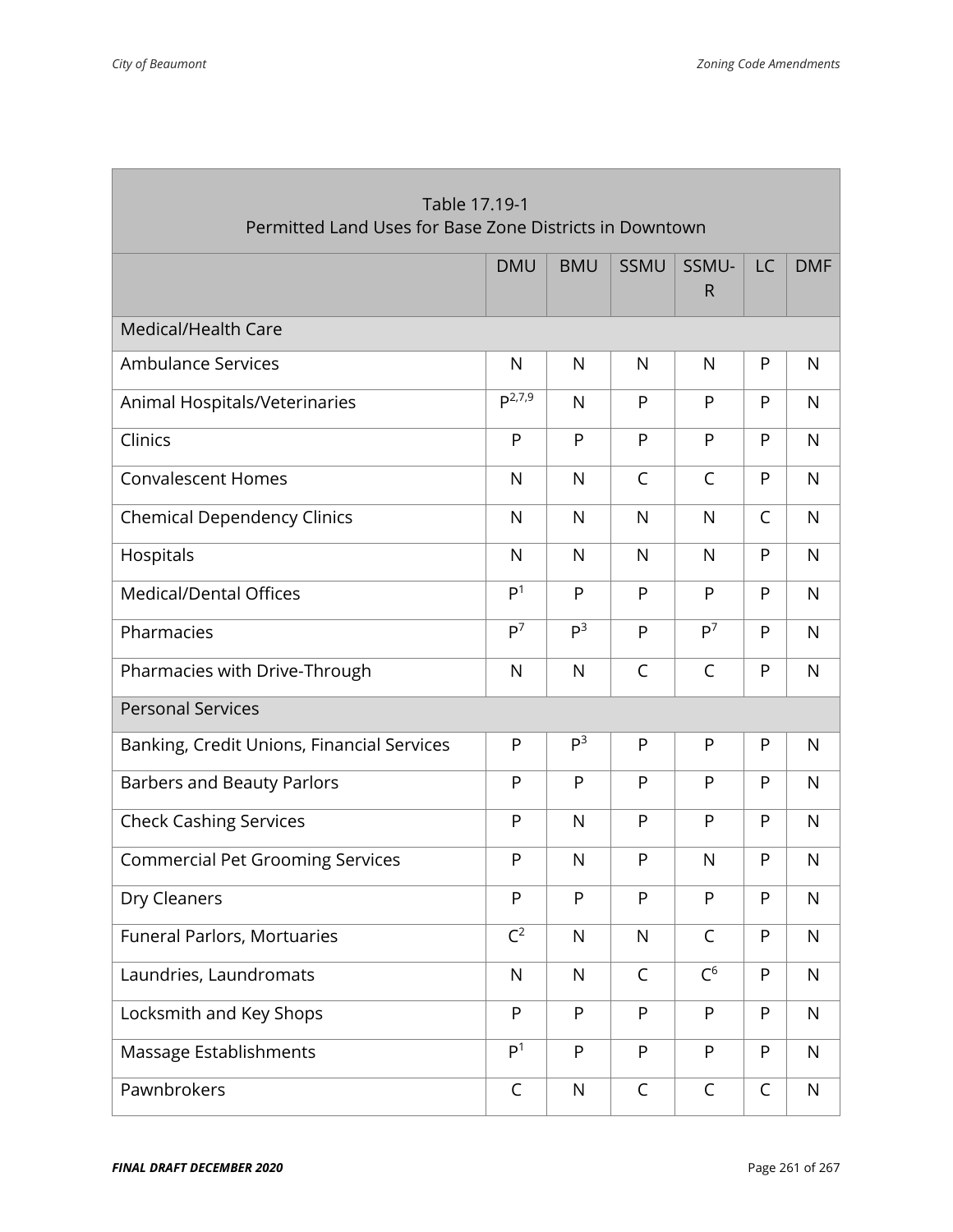| Table 17.19-1                                           |                |                |                |                       |              |              |  |
|---------------------------------------------------------|----------------|----------------|----------------|-----------------------|--------------|--------------|--|
| Permitted Land Uses for Base Zone Districts in Downtown |                |                |                |                       |              |              |  |
|                                                         | <b>DMU</b>     | <b>BMU</b>     | SSMU           | SSMU-<br>$\mathsf{R}$ | LC           | <b>DMF</b>   |  |
| Photocopying and Photo Developing<br>Services           | P <sup>7</sup> | P <sup>3</sup> | P <sup>7</sup> | P <sup>7</sup>        | P            | $\mathsf{N}$ |  |
| Photography Studios                                     | ${\sf P}$      | P              | P              | ${\sf P}$             | P            | $\mathsf{N}$ |  |
| Shoe Repair Shops                                       | P              | P              | P              | P                     | P            | $\mathsf{N}$ |  |
| <b>Tailors</b>                                          | P              | P              | P              | P                     | P            | $\mathsf{N}$ |  |
| <b>Tattoo/Body Piercing Services</b>                    | $\mathsf{N}$   | N              | $\mathsf{C}$   | $\mathsf{C}$          | $\mathsf{C}$ | $\mathsf{N}$ |  |
| Public and Quasi-Public Uses                            |                |                |                |                       |              |              |  |
| <b>Community Recreation Centers</b>                     | P              | C              | P              | P                     | P            | P            |  |
| <b>Cultural Facilities</b>                              | P              | C              | P              | P                     | P            | $\mathsf{N}$ |  |
| Libraries                                               | P              | P              | P              | ${\sf P}$             | P            | $\mathsf{N}$ |  |
| Museums                                                 | ${\sf P}$      | C              | $\mathsf{C}$   | $\mathsf{C}$          | P            | $\mathsf{N}$ |  |
| Parks                                                   | P              | P              | P              | P                     | P            | P            |  |
| <b>Public Safety Facilities</b>                         | P              | P              | P              | P                     | P            | P            |  |
| Senior Citizen Activity Centers                         | P              | P              | P              | P                     | P            | P            |  |
| <b>Recreation and Entertainment</b>                     |                |                |                |                       |              |              |  |
| <b>Adult-Oriented Businesses</b>                        | N              | N              | N              | N                     | N            | N            |  |
| <b>Amusement Parks</b>                                  | $\mathsf{N}$   | $\mathsf{N}$   | $\mathsf{N}$   | $\mathsf{N}$          | $\mathsf{N}$ | $\mathsf{N}$ |  |
| <b>Athletic Fields</b>                                  | $\mathsf{N}$   | $\mathsf{N}$   | $\mathsf{N}$   | $\mathsf{N}$          | N            | $\mathsf{N}$ |  |
| <b>Batting Cages, Indoor</b>                            | $C^{2,8}$      | $\mathsf{N}$   | $\mathsf{C}$   | $\sqrt{6.8}$          | $\mathsf{C}$ | ${\sf N}$    |  |
| <b>Batting Cages, Outdoor</b>                           | ${\sf N}$      | $\mathsf{N}$   | $\mathsf{N}$   | $\mathsf{N}$          | $\mathsf C$  | $\mathsf{N}$ |  |
| <b>Billiard and Pool Halls</b>                          | C              | $\mathsf{N}$   | $\mathsf C$    | $\mathsf{N}$          | $\mathsf{C}$ | $\mathsf{N}$ |  |
| <b>Bowling Alleys</b>                                   | $C^2$          | ${\sf N}$      | $\mathsf C$    | $\mathsf C$           | ${\sf P}$    | ${\sf N}$    |  |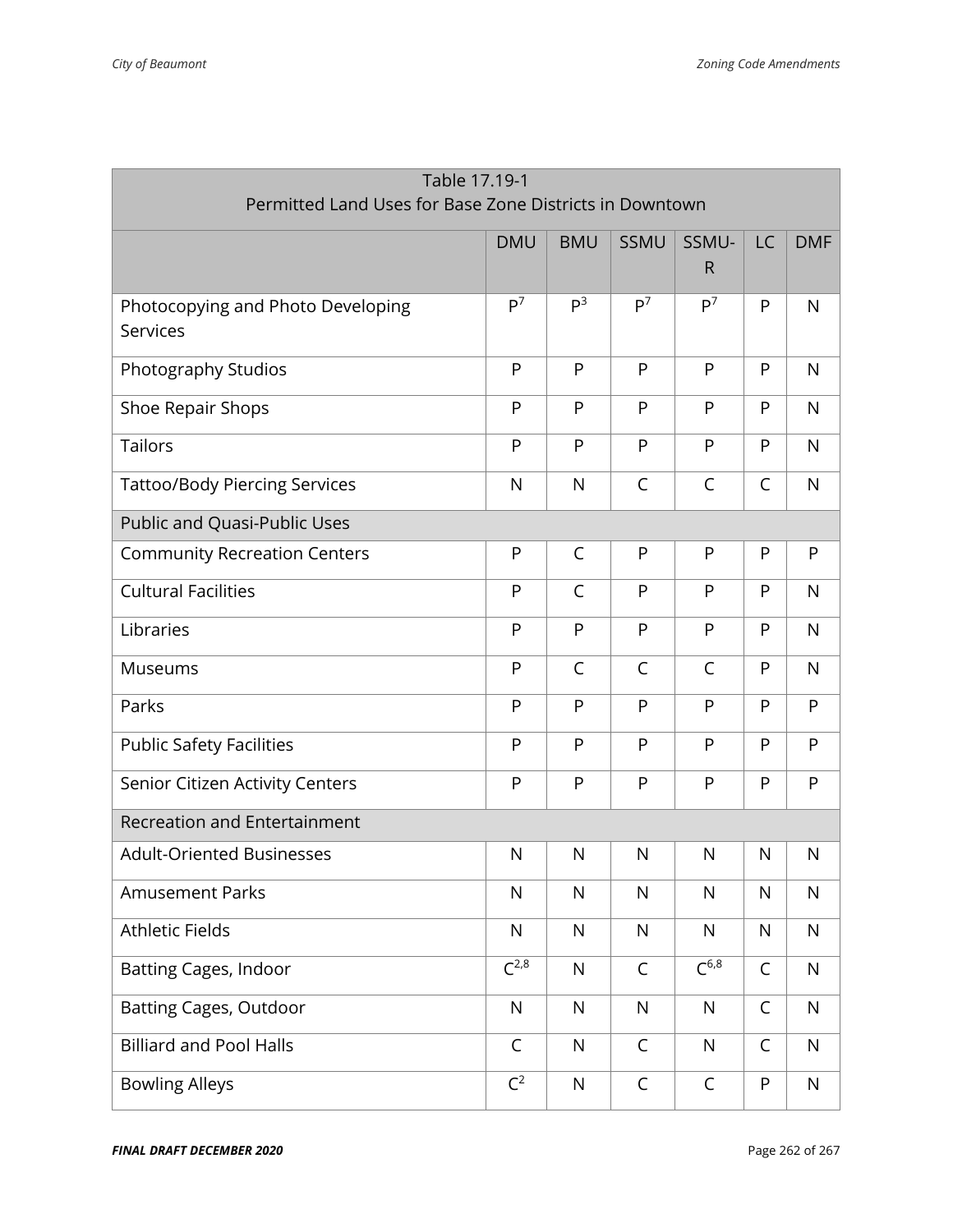| Table 17.19-1                                           |                                                               |              |              |              |   |              |  |  |
|---------------------------------------------------------|---------------------------------------------------------------|--------------|--------------|--------------|---|--------------|--|--|
| Permitted Land Uses for Base Zone Districts in Downtown |                                                               |              |              |              |   |              |  |  |
|                                                         | SSMU-<br><b>DMF</b><br><b>DMU</b><br><b>BMU</b><br>SSMU<br>LC |              |              |              |   |              |  |  |
|                                                         |                                                               |              |              | $\mathsf{R}$ |   |              |  |  |
| <b>Commercial Sports Facilities</b>                     | $\mathsf{N}$                                                  | N            | C            | $\mathsf{C}$ | C | $\mathsf{N}$ |  |  |
| <b>Dance Studios</b>                                    | $\mathsf C$                                                   | $\mathsf{N}$ | $\mathsf{C}$ | $\mathsf{N}$ | C | $\mathsf{N}$ |  |  |
| <b>Golf Driving Ranges</b>                              | $\mathsf{N}$                                                  | $\mathsf{N}$ | $\mathsf{N}$ | N            | N | $\mathsf{N}$ |  |  |
| Health Clubs and Gymnasiums                             | $C^7$                                                         | $C^3$        | $C^{6,7}$    | $C^{6,7}$    | C | $\mathsf{N}$ |  |  |
| <b>Miniature Golf Courses</b>                           | $\mathsf{N}$                                                  | N            | N            | N            | C | $\mathsf{N}$ |  |  |
| Off-Road Mini-Bike and Motocross Courses                | $\mathsf{N}$                                                  | N            | N            | N            | N | $\mathsf{N}$ |  |  |
| Public Auditorium/Auditoriums                           | C                                                             | N            | C            | $\mathsf{C}$ | C | N            |  |  |
| Shooting Ranges (indoor)                                | N                                                             | N            | C            | $\mathsf{N}$ | N | $\mathsf{N}$ |  |  |
| <b>Skating Rinks</b>                                    | $\mathsf{N}$                                                  | N            | C            | $\mathsf{C}$ | P | $\mathsf{N}$ |  |  |
| <b>Video Arcades</b>                                    | $\mathsf C$                                                   | $\mathsf C$  | $\mathsf{N}$ | $\mathsf{N}$ | C | $\mathsf{N}$ |  |  |
| Recycling                                               |                                                               |              |              |              |   |              |  |  |
| <b>Collection Facilities</b>                            | $\mathsf{N}$                                                  | N            | N            | N            | C | N            |  |  |
| <b>Processing Facilities</b>                            | $\mathsf{N}$                                                  | N            | $\mathsf{N}$ | $\mathsf{N}$ | C | $\mathsf{N}$ |  |  |
| Religious Institutions                                  |                                                               |              |              |              |   |              |  |  |
| Churches                                                | C                                                             | $\mathsf C$  | P            | P            | C | $\mathsf C$  |  |  |
| Monasteries, Convents, or Similar Religious<br>Quarters | C                                                             | $\mathsf{C}$ | P            | P            | C | C            |  |  |
| <b>Repair Services</b>                                  |                                                               |              |              |              |   |              |  |  |
| Electrical and Household Appliances Repair              | $\mathsf{N}$                                                  | N            | C            | $\mathsf{C}$ | P | N            |  |  |
| <b>Furniture Refinishing</b>                            | $\mathsf{N}$                                                  | $\mathsf{N}$ | $\mathsf{N}$ | $\mathsf{N}$ | P | $\mathsf{N}$ |  |  |
| <b>Furniture Reupholstering</b>                         | $\mathsf{N}$                                                  | $\mathsf{N}$ | N            | $\mathsf{N}$ | P | $\mathsf{N}$ |  |  |
| Lawnmower Repair/Sales Shops                            | $\mathsf{N}$                                                  | ${\sf N}$    | $\mathsf C$  | $\mathsf{N}$ | P | $\mathsf{N}$ |  |  |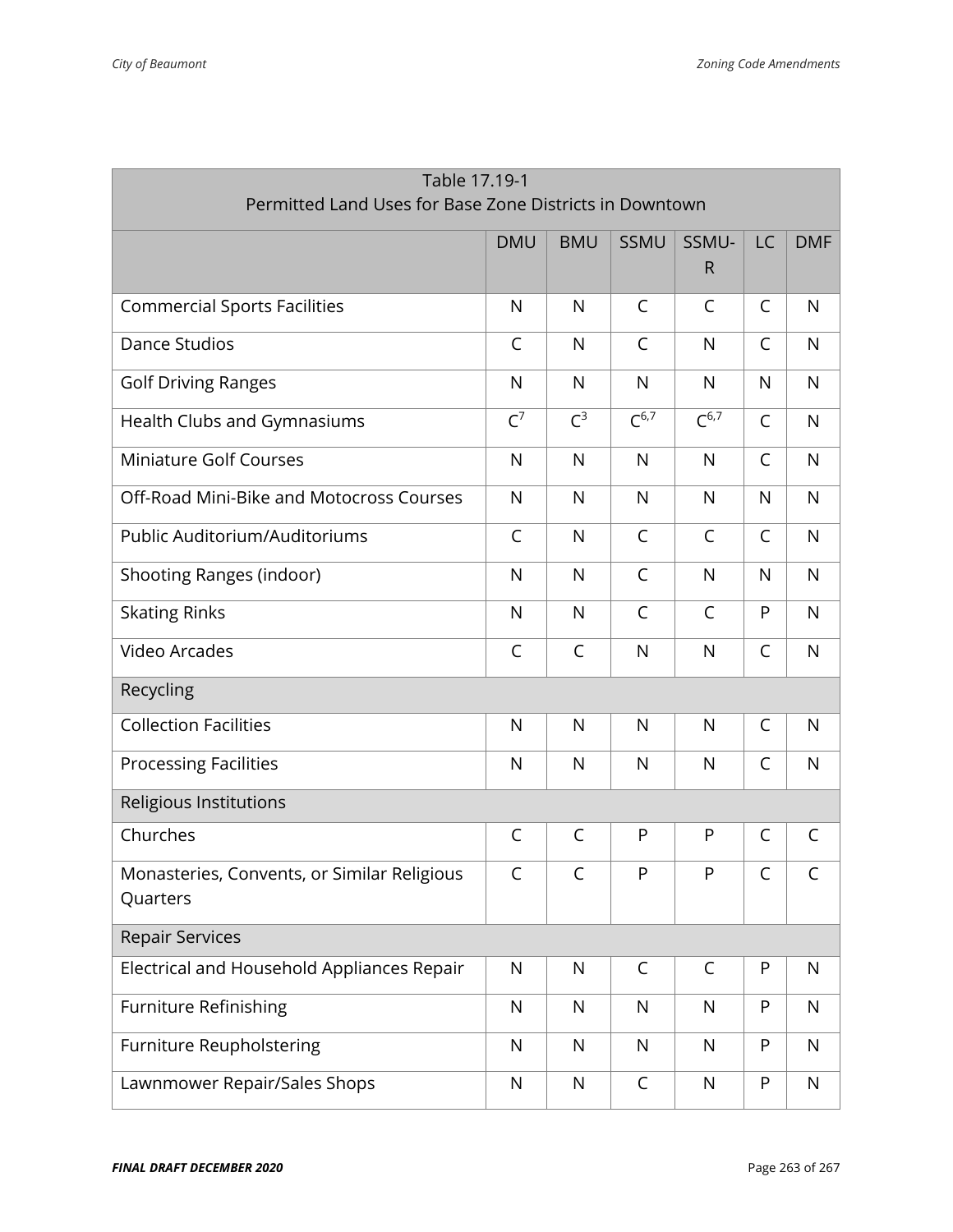| Table 17.19-1                                              |                       |              |                 |                       |              |              |  |
|------------------------------------------------------------|-----------------------|--------------|-----------------|-----------------------|--------------|--------------|--|
| Permitted Land Uses for Base Zone Districts in Downtown    |                       |              |                 |                       |              |              |  |
|                                                            | <b>DMU</b>            | <b>BMU</b>   | SSMU            | SSMU-<br>$\mathsf{R}$ | <b>LC</b>    | <b>DMF</b>   |  |
| Machine Shops                                              | $\mathsf{N}$          | N            | $\mathsf{N}$    | $\mathsf{N}$          | C            | $\mathsf{N}$ |  |
| <b>Welding Shops</b>                                       | $\mathsf{N}$          | N            | $\mathsf{N}$    | $\mathsf{N}$          | $\mathsf{C}$ | $\mathsf{N}$ |  |
| <b>Residential Uses</b>                                    |                       |              |                 |                       |              |              |  |
| <b>Accessory Guest Houses</b>                              | P                     | P            | P               | $\mathsf{P}$          | N            | P            |  |
| <b>Accessory Dwelling Units</b>                            | P                     | P            | P               | P                     | N            | P            |  |
| Boarding or Rooming Houses                                 | C                     | N            | C               | $\mathsf{C}$          | N            | C            |  |
| Caretaker's Unit                                           | P                     | P            | P               | P                     | P            | P            |  |
| <b>Congregate Care Facilities</b>                          | N                     | N            | C               | $\mathsf{C}$          | P            | C            |  |
| Day Care Centers, Small Family-1 to 8<br>Children          | P <sup>1</sup>        | P            | P               | P                     | N            | P            |  |
| Day Care Centers, Large Family-7 to 14<br>Children         | $P^{\overline{1}}$    | P            | P               | P                     | $\mathsf{N}$ | P            |  |
| <b>Duplexes</b>                                            | P                     | P            | P               | P                     | N            | P            |  |
| Group or Community Care Facilities - 6 or<br>fewer persons | P <sup>1</sup>        | P            | P               | P                     | P            | P            |  |
| Group or Community Care Facilities - 7 or<br>more persons  | C <sup>1</sup>        | $\mathsf{C}$ | C               | $\mathsf{C}$          | C            | C            |  |
| Home Occupation Businesses                                 | P                     | P            | P               | P                     | $\mathsf{N}$ | P            |  |
| <b>Mobile Home Parks</b>                                   | $\mathsf{N}$          | $\mathsf{N}$ | ${\sf N}$       | N                     | C            | $\mathsf{N}$ |  |
| Mobile Home or Manufactured Housing<br>Units Single Lot    | $\mathsf{N}$          | ${\sf P}$    | $\mathsf{N}$    | $\mathsf{N}$          | N            | ${\sf P}$    |  |
| Multiple-Family, Apartments &<br>Condominiums              | $\overline{p^{1,10}}$ | $\mathsf{N}$ | P <sup>10</sup> | P <sup>10</sup>       | $\mathsf{N}$ | $P^{10}$     |  |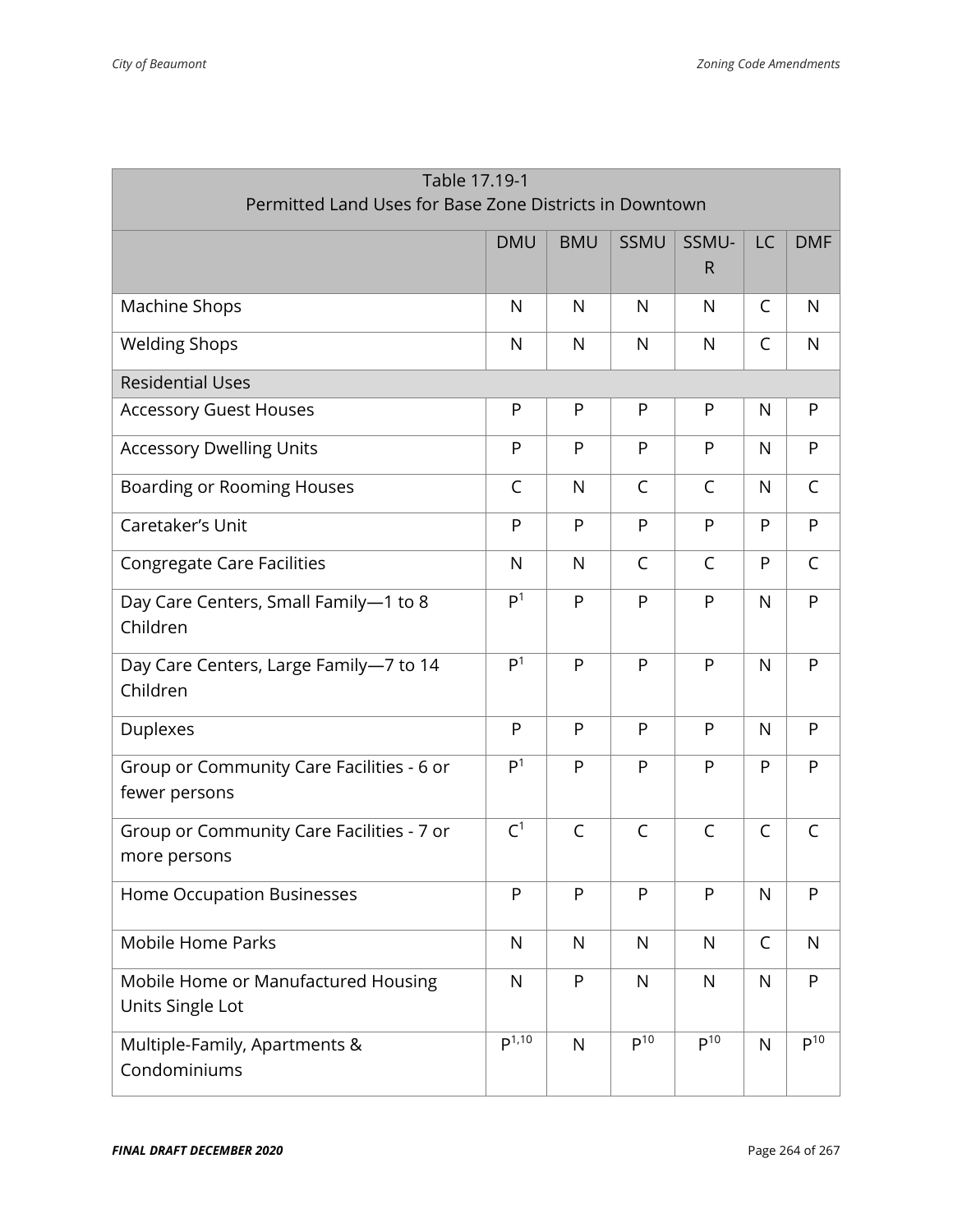| Table 17.19-1                                                      |                                                                      |                 |                 |                                                                 |                 |                     |  |
|--------------------------------------------------------------------|----------------------------------------------------------------------|-----------------|-----------------|-----------------------------------------------------------------|-----------------|---------------------|--|
| Permitted Land Uses for Base Zone Districts in Downtown            |                                                                      |                 |                 |                                                                 |                 |                     |  |
|                                                                    | <b>DMU</b><br>SSMU-<br>LC<br><b>DMF</b><br><b>BMU</b><br><b>SSMU</b> |                 |                 |                                                                 |                 |                     |  |
|                                                                    |                                                                      |                 |                 | R                                                               |                 |                     |  |
| Planned Residential Developments                                   | P                                                                    | P               | P               | P                                                               | N               | P                   |  |
| <b>Senior Housing Developments</b>                                 | P                                                                    | P               | P               | P                                                               | N               | P                   |  |
| <b>Single-Family Dwellings</b>                                     | N                                                                    | P <sup>10</sup> | $\mathsf{N}$    | N                                                               | $\mathsf{N}$    | $\overline{P^{10}}$ |  |
| Restaurants                                                        |                                                                      |                 |                 |                                                                 |                 |                     |  |
| Delicatessens                                                      | $\mathsf{P}$                                                         | P               | P               | P                                                               | P               | N                   |  |
| Fast-Food Restaurants - Without a Drive-<br>Through $4,11$         | P                                                                    | P               | P               | P                                                               | P               | $\mathsf{N}$        |  |
| Fast-Food Restaurants - With a Drive-<br>Through <sup>4,11</sup>   | $\mathsf{N}$                                                         | $\mathsf{N}$    | $\mathsf{C}$    | $\mathsf C$                                                     | P               | N                   |  |
| <b>Sit-Down Restaurants</b>                                        | P                                                                    | C               | P <sup>5</sup>  | P <sup>5</sup>                                                  | P               | N                   |  |
| Sit-Down Restaurant with live entertainment                        | $\mathsf C$                                                          | $\mathsf{C}$    | C <sup>5</sup>  | C <sup>5</sup>                                                  | C <sup>5</sup>  | $\mathsf{N}$        |  |
| Restaurant, serving alcohol                                        |                                                                      |                 |                 | See Alcohol Sales, Restaurants with<br>Alcoholic Beverage Sales |                 |                     |  |
| Service Organizations                                              |                                                                      |                 |                 |                                                                 |                 |                     |  |
| Philanthropic and Charitable Institutions                          | $\mathsf{P}$                                                         | $\mathsf{C}$    | P               | P                                                               | P               | N                   |  |
| Service Organizations                                              | P                                                                    | $\mathsf{C}$    | P               | P                                                               | P               | $\mathsf{N}$        |  |
| <b>Temporary Uses</b>                                              |                                                                      |                 |                 |                                                                 |                 |                     |  |
| Street/Craft Fairs and Farmers' Markets -<br>Ongoing               | $C^{12}$                                                             | C <sup>12</sup> | $C^{12}$        | C <sup>12</sup>                                                 | $C^{12}$        | $\mathsf{N}$        |  |
| Temporary Structures (Subdivision sales<br>Office)                 | P <sup>12</sup>                                                      | P <sup>12</sup> | P <sup>12</sup> | P <sup>12</sup>                                                 | P <sup>12</sup> | $\mathsf{N}$        |  |
| Christmas Tree/Pumpkin Lots, and Similar,<br>Not Exceeding 30 Days | P <sup>12</sup>                                                      | P <sup>12</sup> | P <sup>12</sup> | P <sup>12</sup>                                                 | P <sup>12</sup> | $\mathsf{N}$        |  |
| <b>Outdoor Displays</b>                                            | C                                                                    | C               | C               | C                                                               | C               | N                   |  |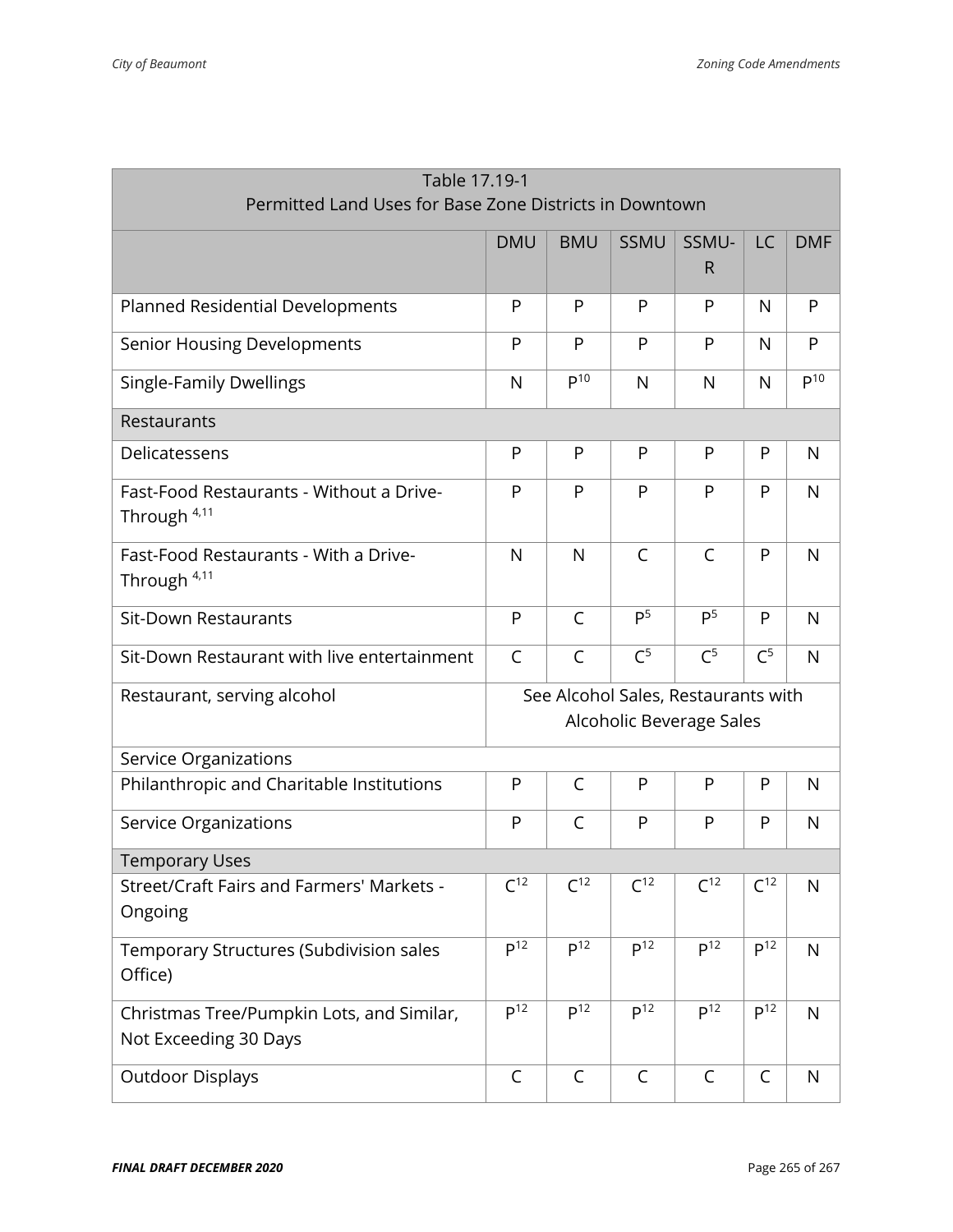| Table 17.19-1                                           |                                                                             |                  |              |                  |                 |              |  |
|---------------------------------------------------------|-----------------------------------------------------------------------------|------------------|--------------|------------------|-----------------|--------------|--|
| Permitted Land Uses for Base Zone Districts in Downtown |                                                                             |                  |              |                  |                 |              |  |
|                                                         | <b>DMU</b><br><b>BMU</b><br><b>SSMU</b><br>SSMU-<br><b>LC</b><br><b>DMF</b> |                  |              |                  |                 |              |  |
|                                                         |                                                                             |                  |              | R                |                 |              |  |
| Parking Lot Sales                                       | P                                                                           | P                | P            | P                | P               | $\mathsf{N}$ |  |
| <b>Amusement Enterprises</b>                            | C <sup>12</sup>                                                             | C <sup>12</sup>  | $C^{12}$     | C <sup>12</sup>  | C <sup>12</sup> | $\mathsf{N}$ |  |
| <b>Transportation Facilities</b>                        |                                                                             |                  |              |                  |                 |              |  |
| <b>Bus Passenger Terminals</b>                          | N                                                                           | N                | C            | N                | $\mathsf{C}$    | N            |  |
| <b>Charter Bus Companies</b>                            | N                                                                           | $\mathsf{N}$     | $\mathsf{C}$ | N                | $\mathsf{C}$    | $\mathsf{N}$ |  |
| Motor Vehicle Transportation (Taxi/Shuttle)             | $\mathsf{N}$                                                                | $\mathsf{N}$     | $\mathsf{C}$ | $\mathsf{C}$     | $\mathsf{C}$    | $\mathsf{N}$ |  |
| <b>Truck Stops and Terminals</b>                        | $\mathsf{N}$                                                                | N                | N            | $\mathsf{N}$     | $\mathsf{C}$    | $\mathsf{N}$ |  |
| <b>Utilities</b>                                        |                                                                             |                  |              |                  |                 |              |  |
| Public Utility/Service Structures                       | N                                                                           | N                | N            | N                | N               | N            |  |
| Sewage Disposal Facilities/Waste Transfer               | $\mathsf{N}$                                                                | N                | N            | $\mathsf{N}$     | N               | $\mathsf{N}$ |  |
| <b>Utility Company Offices</b>                          | P <sup>1,7</sup>                                                            | P <sup>1,3</sup> | $P^{1,7}$    | P <sup>1,7</sup> | P               | $\mathsf{N}$ |  |
| Water Storage, Distribution, and Collection             | $\mathsf{N}$                                                                | $\mathsf{N}$     | N            | N                | $\mathsf{N}$    | $\mathsf{N}$ |  |
| <b>Facilities</b>                                       |                                                                             |                  |              |                  |                 |              |  |
| <b>Public Storage Facilities</b>                        | $\mathsf{N}$                                                                | N                | $\mathsf{N}$ | $\mathsf{N}$     | N               | $\mathsf{N}$ |  |
| Wind Energy Conversion Systems                          | See 17.11.140                                                               |                  |              |                  |                 |              |  |

#### N = Not Permitted

- P = Permitted
- C = Conditionally Permitted
- A = Permitted as an Accessory Use

#### Footnotes:

- 1. Use is allowed only on upper floor locations on parcels fronting 6th Street and Beaumont Avenue. Limited lobby or entry areas are allowed on the ground floor.
- 2. Use is not allowed on parcels fronting 6th Street and Beaumont Avenue.
- 3. Use is limited to 2,500 square feet.
- 4. These uses shall not be located on any parcel which is located within 1,000 feet of any school providing instruction in 12th grade or below, day care center, or youth center.